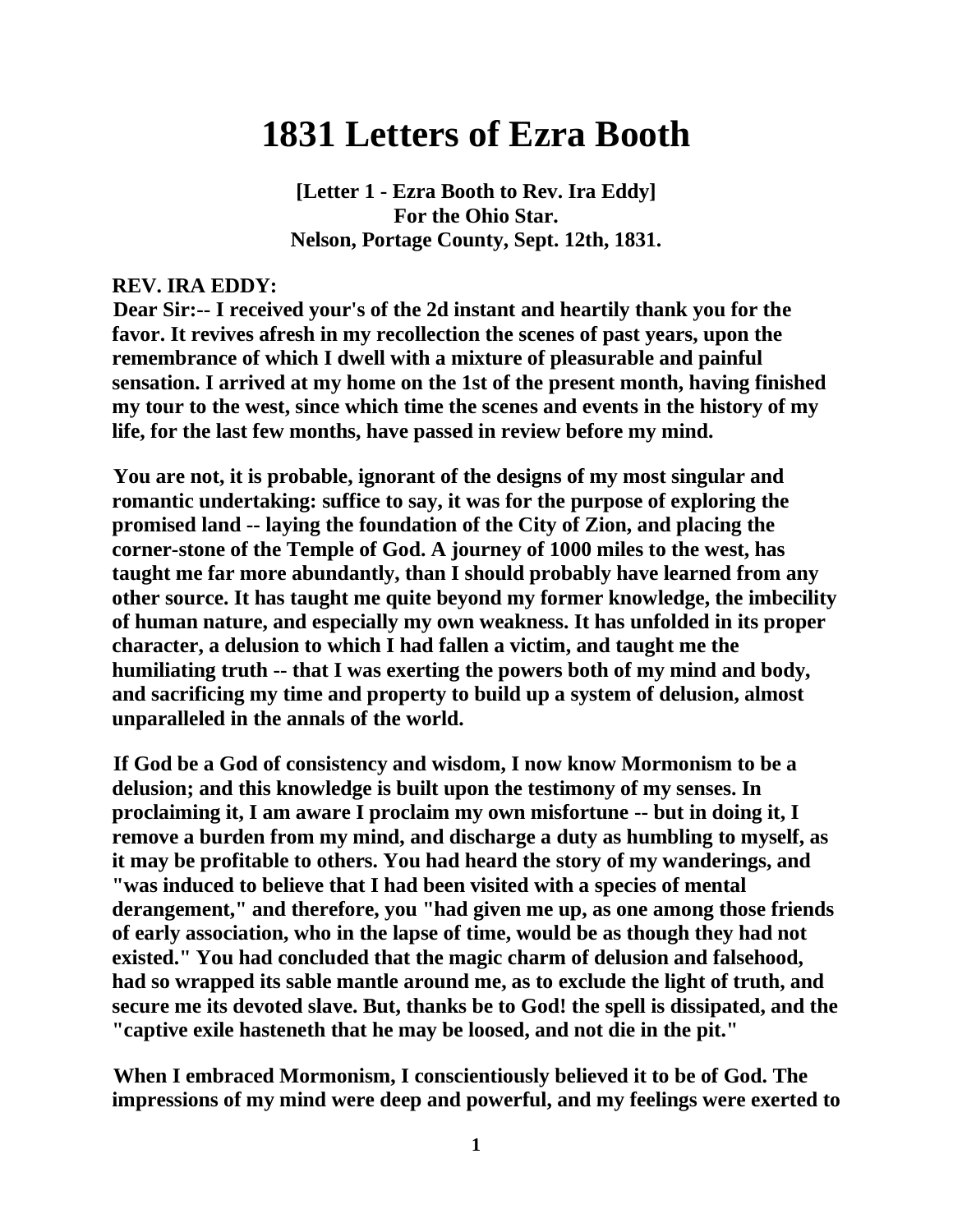**a degree to which I had been a stranger. Like a ghost, it haunted me by night and day, until I was mysteriously hurried, as it were by a kind of necessity, into the vortex of delusion. At times I was much elated; but generally, things in prospect were the greatest stimulants to action.**

**On our arrival in the western part of the State of Missouri, the place of our destination, we discovered that prophecy and visions had failed, or rather had proved to be false. This fact was so notorious, and the evidence so clear that no one could mistake it -- so much so, that Mr. Rigdon himself said that "Joseph's vision was a bad thing." This was glossed over, apparently, to the satisfaction of most persons present; but not fully to my own. It excited a suspicion that some things were not right, and prepared my mind for the investigation of a variety of circumstances, which occurred during my residence there, and indeed, to review the whole subject from its commencement to that time. My opportunities for a thorough investigation, were far greater than they could have been, had I remained at home; and therefore I do not regret that I made that journey, though I sincerely regret the cause of it. Since my return, I have had several interviews with Messrs. Smith, Rigdon and Cowdrey, and the various shifts and turns, to which they resorted, in order to obviate objections and difficulties, produced in my mind additional evidence, that their's is nothing else than a deeply laid plan of craft and deception.**

**The relation in which Smith stands to the church, is that of a Prophet, Seer, Revelator and Translator; and when he speaks by the Spirit, or says he knows a thing by the communication of the Spirit, it is received as coming directly from the mouth of the Lord.--When he says he knows a thing to be so, thus it must stand without controversy. A question is agitated between two Elders of the church -- whether or not a bucket of water will become heavier by putting a living fish into it. Much is said by each of the disputants; when at length, Smith decides it in the negative, by saying -- "I know by the Spirit, that it will be no heavier." Any person who chooses, may easily ascertain by actual experiment, whether the Prophet was influenced in this decision, by a true or false Spirit.**

**It is not my design at this time, to enter into particulars relative to the evidence, upon which my renunciation of Mormonism is founded. This evidence is derived from various sources, and is clear and full, and the conviction which it produces, at least on my mind, is irresistible. You are not aware of the nature of this deception, and the spirit that uniformly attends it; nor can you ever know it, unless you yield to its influence, and by experience learn what it is to fall under its power: "from which my earnest prayer is, that you may ever, ever escape."**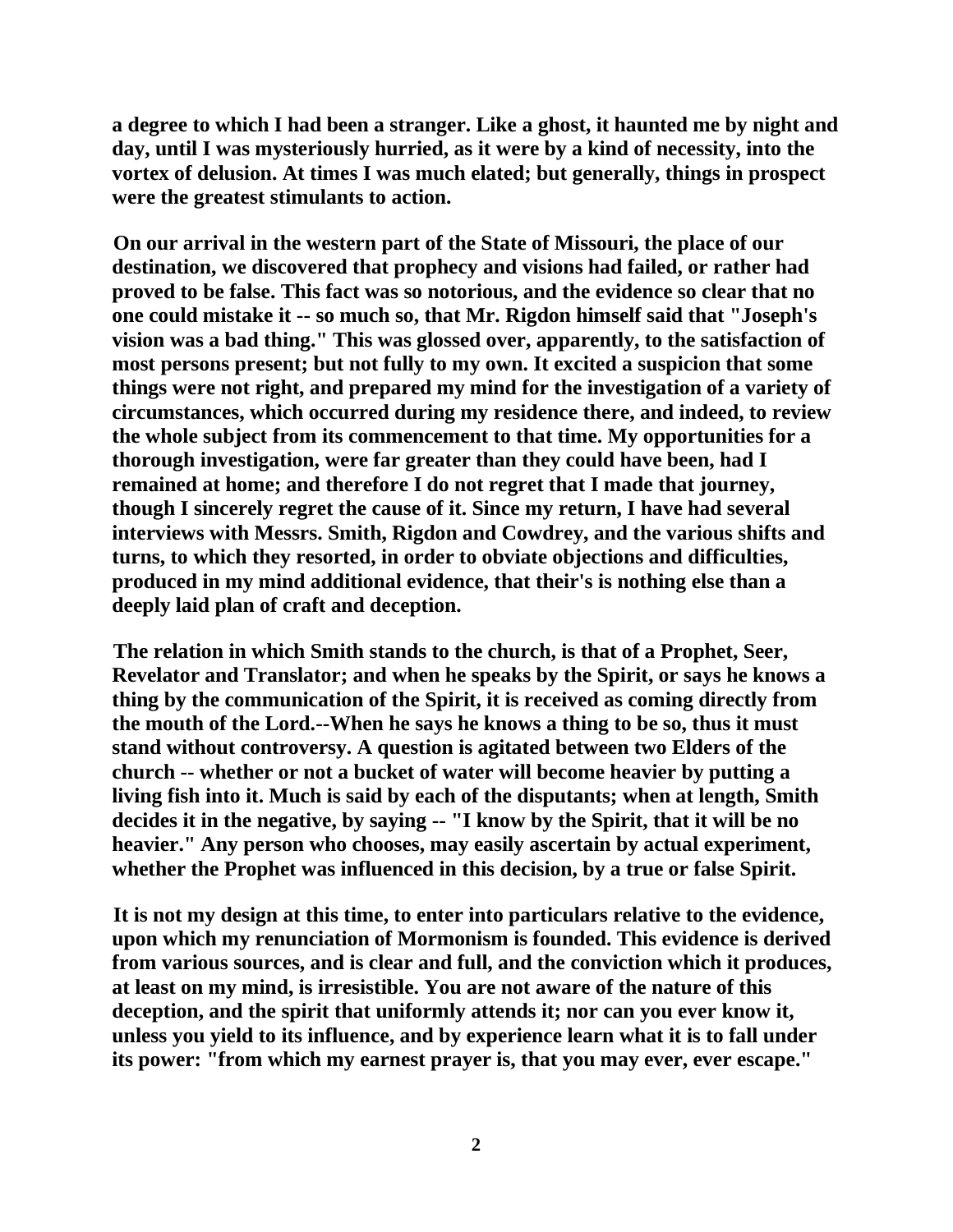**There probably never was a plan better suited to lead astray the sinner and the conscientious, when in an unguarded hour they listen to its fatal insinuations. The plan also is so ingeniously contrived, having for its aim one principal point, viz: the establishment of a society in Missouri, over which the contrivers of this delusive system, are to possess the most unlimited and despotic sway. To accomplish this, the Elders of the Church, by commandment given in Missouri, and of which I was both an eye and an ear witness, are to go forth to preach Mormonism to every creature; and now, said Mr. Rigdon -- "The Lord has set us our stint; no matter how soon we perform it -- for when this is done, he will make his second appearance."**

**I do in sincerity, and I trust in humility, return unfeigned gratitude to the God of infinite mercy, who, in condescension to my weakness, by a peculiar train of providences, brought me to the light, enabled me to see the hidden things of darkness, and delivered me from the snare of the fowler, and from the contagious pestilence which threatened my entire destruction. The scenes of a past few months, are so different from all others in my life, that they are in truth to me "as a dream when one awaketh." Had my fall affected only myself, my reflections would be far less painful than they now are. But to know -- that whatever influence I may have possessed, has been exerted to draw others into a delusion, from which they may not soon be extricated, is to me a source of sorrow and deep regret. They are at this moment the object of my greatest anxiety and commiseration. I crave their forgiveness, and assure them, that they will ever have an interest in my addresses to the throne of grace. It shall be my endeavor to undo as far as possible, what I have done in this case, and also to prevent the spread of a delusion, pernicious in its influence, and destructive in its consequences to the body and soul -- to the present and eternal interests of men.**

**I am, through restoring mercy and grace, as in former years, though unworthily, yet affectionately your's in Christ. EZRA BOOTH.**

**(***Ohio Star* **2 [13 October 1831]:3, Ravenna, Ohio, emphasis omitted)**

**[Letter 2 - Ezra Booth to Rev. Ira Eddy] Nelson, Portage Co. Oct. 2, 1831.**

# **REV. & DEAR SIR --**

**Were there none but myself interested in the exposition of Mormonism, I can assure you my time would be otherwise employed than in writing upon a subject which has heretofore been to me one of deep interest, and at times has occasioned the most painful anxiety of mind. I could wish, if possible, to bury it in oblivion;**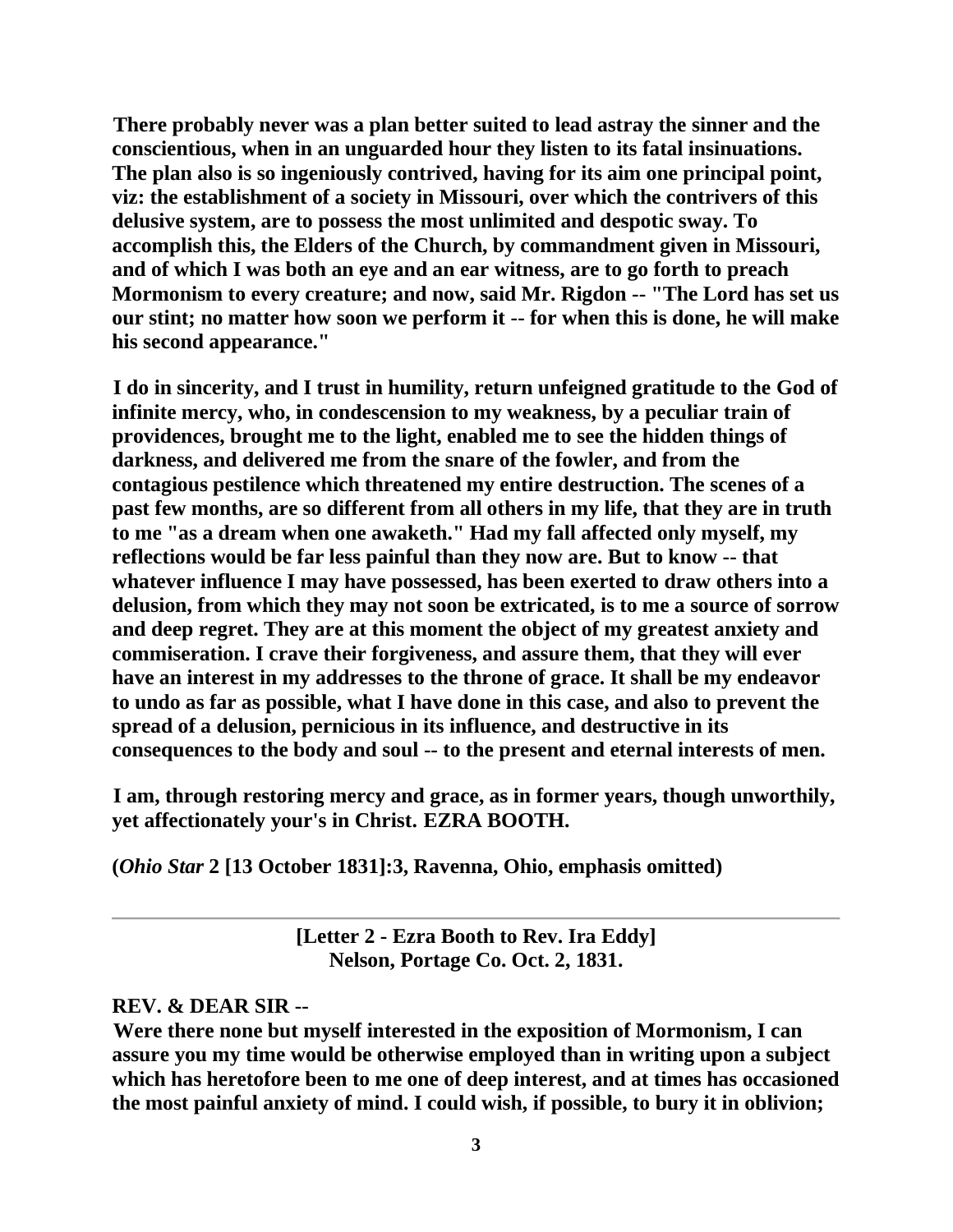**and to remember it no more for ever. But as this is a thing which cannot be accomplished in a moment, for the sake of others, who may be exposed to the delusion, from which, through the mercy of God, I have been recovered, and others who are at present involved in it; and also in compliance with your request, I will, as far as I have ability, unfold a system of darkness, fraught with glaring absurdity, and as deceptive as falsehood itself.**

**This system, to some, carries the face of plausibility, and appears under an imposing form. It claims the Bible for its patron, and proffers the restoration of the apostolic church, with all the gifts and graces with which the primitive saints were endowed. It is called the fulness of the Gospel to both Jew and Gentile: and is the test by which every man's faith is to be tried. Judgments are denounced against the sinners of this generation; or in other words, all who reject the book of Mormon, are threatened with eternal damnation. Great promises are made to such as embrace it; signs and wonders are to attend them, such as healing the sick, the blind made to see, the lame to walk, &c,; and they are to receive an everlasting inheritance in "the land of Missouri," where the Savior will make his second appearance -- at which place the foundation of the Temple of God, and the City of Zion, have Recently been laid, and are soon to be built. It is also to be a city of Refuge, and a safe asylum when the storms of vengeance shall pour upon the earth, and those who reject the book of Mormon, shall be swept off as with the besom of destruction. Then shall the riches of the Gentiles be consecrated to the Mormonites; they shall have lands and cattle in abundance, and shall possess the gold and silver, and all the treasures of their enemies.**

**The Mormonite preachers go forth, proclaiming repentance and baptism for the remission of sins, and the laying on of hands for the reception of the Holy Ghost. The form of baptism is similar to other orders; only it is prefaced with -- "having authority given me of Jesus Christ;" also, the laying on of hands -- "In the name of Jesus Christ, receive ye the Holy Ghost." Many of them have been ordained to the High Priesthood, or the order of Milchesidec; and profess to be endowed with the same power as the ancient apostles were. But they have been hitherto unsuccessful in finding the lame, the halt, and the blind, who had faith sufficient to become the subjects of their miracles; and it is now concluded that this work must be postponed until they get to the Missouri; for the Lord will not show those signs to this wicked and adulterous generation. In the commandment given to the churches in the state of New-York, to remove to the state of Ohio, they were assured that these miracles should be wrought in the state of Ohio; but now they must be deferred until they are settled in Missouri.**

**As the Mormonite church depends principally upon the commandments, and as most of them are concealed from the world, it will be necessary to make some**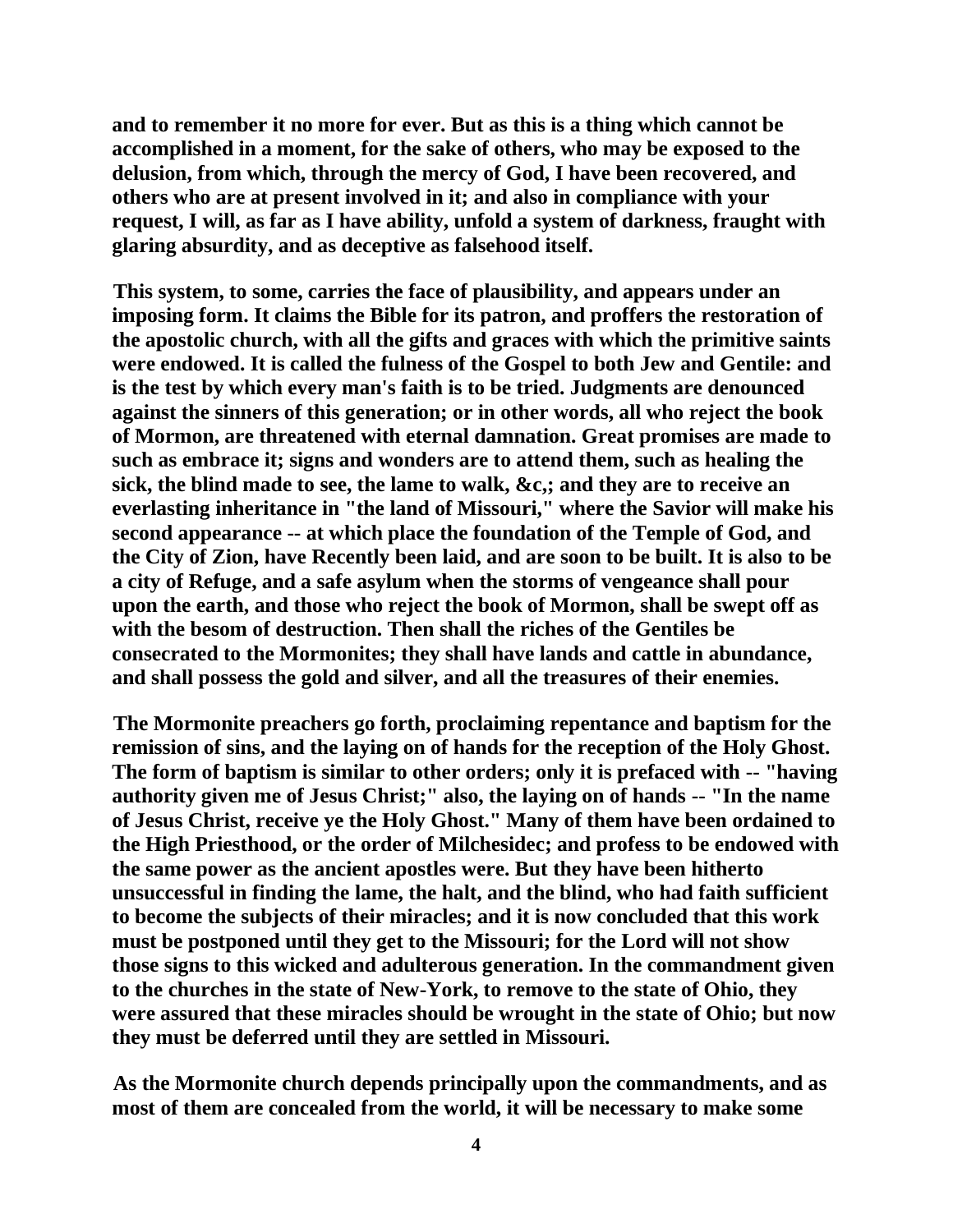**statement respecting them. These commandments come from Smith, at such times and on such occasions as he feels disposed to speak, and Rigdon or Cowder[y] to write them. Their exact number I have never taken pains to ascertain. I have in my possession the "27th commandment to Emma my daughter in Zion;" and should presume there are betwixt fifty and a hundred. They received the addition of five or six while in Missouri; and these are considered a miracle in themselves, sufficient to convince any rational mind. But none but the strong in faith are permitted to witness their origin. I had an opportunity of seeing this wonderful exhibition of the wisdom and power of God, at three different times; and I must say, it bore striking marks of human weakness and wickedness. They are received by the church as divinely inspired, and the name of the Lord is substituted for that of Smith. They are called "The Commandments of the Lord." They are considered "The mysteries of the Kingdom;" and to divulge them to the world, is the same as casting pearls before swine. When they and the Scriptures are at variance, the scriptures are wrongly translated; and Smith, though totally ignorant of the original, being a translator or alterator, can easily harmonize them. Every thing in the church is done by commandment; and yet it is said to be done by the voice of the church. For instance, Smith gets a commandment that he shall be the "head of the Church," or that he "shall rule the Conference," or that the Church shall build him an elegant house, and give him 1000 dollars. For this the members of the church must vote, or they will be cast off for rebelling against the commandments of the Lord. In addition to the book of Mormon, and the Commandments, there are Revelations which are not written. In this department, though Smith is the principal, yet there are others who profess to receive revelations; but after all, Smith is to decide whether they come from the Lord or the devil. Some have been so unfortunate as to have their revelations palmed upon the latter. These revelations entirely supercede the Bible, and in fact, the Bible is declared too defective to be trusted in its present form; and it is designed that it shall undergo a thorough alteration, or as they say, translation. This work is now in operation. The Gospel by St. Matthew has already received the purifying touch, and is prepared for the use of the church. It was intended to have kept this work a profound secret, and strict commandments were given for that purpose; and even the salvation of the church was said to depend upon it. The secret is divulged, but the penalty is not as yet inflicted. Their revelations are said to be an addition to the Bible. But instead of being an addition, they destroy its use; for every thing which need be known, whether present, past or future, they can learn from Smith, for he has declared to the church, that he "knows all things that will take place from this time unto the end of the world." If then, placing the Bible under circumstances which render it entirely useless, is infidelity, Mormonism is infidelity.**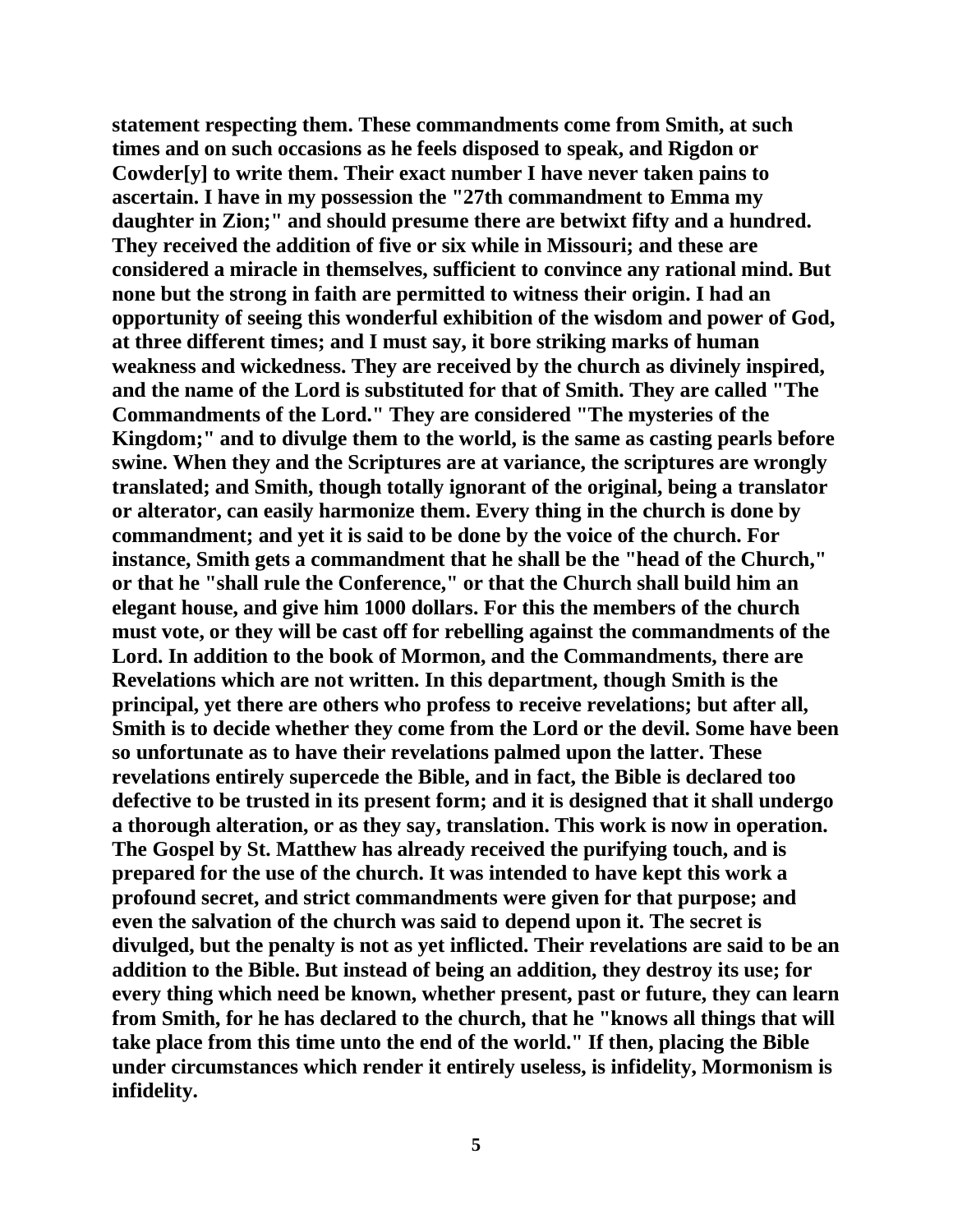**Joseph Smith, Jun., Sidney Rigdon, Oliver Cowdrey, and Martin Harris, may be considered as the principals in this work; and let Martin Harris tell the story, and he is the most conspicuous of the four. -- He informed me, that he went to the place where Joseph resided, and Joseph had given it up, on account of the opposition of his wife and others: but he told Joseph. "I have not come down here for nothing, and we will go on with it." Martin Harris is what may be called a great talker, and an extravagant boaster; so much so, that he renders himself disagreeable to many of his society. The money he has expended, and the great things he has done, form a considerable topic of his conversation; he understands all prophecies, and knows every thing by the spirit, and he can silence almost any opposer by talking faster, and louder than he can: or by telling him, "I know every thing and you know nothing: I am a wise man and you are a fool;" and in this respect, he stands a fair sample of many others in the church. Yours affectionately,**

#### **E. BOOTH. REV. I. EDDY.**

**(***Ohio Star* **2 [20 October 1831]:3, Ravenna, Ohio, emphasis omitted)**

**[Letter 3 - Ezra Booth to Rev. Ira Eddy] Nelson, Portage Co. Oct. 24, 1831.**

#### **REV. & DEAR SIR --**

**Mormonism has in part changed its character, and assumed a different dress, from that under which it made its first appearance on the Western Reserve. Many extraordinary circumstances which then existed, have vanished out of sight; and the Mormonites desire, not only to forget them, but wish them blotted out of the memory of others. Those wonders, which they wish to have forgotten, stand as the principal foundation of the faith of several hundred of the members of their church.**

**With the Wonders of Mormonism, or some of them, I design to occupy your attention in this letter; and I wish you to observe here, and hereafter remember, that the evidence by which all my statements are supported, is derived from my own experience and observation, or from testimony of persons, who still adhere to Mormonism; and I hold myself responsible to any tribunal, whether on Earth or in Heaven, for the truth of what I write, or at least, for an intention to write the truth, and nothing but the truth.**

**"Being carried away in the spirit" and "I know it to be so by the spirit," are well known phrases, and in common use in the Mormonite church. We will first**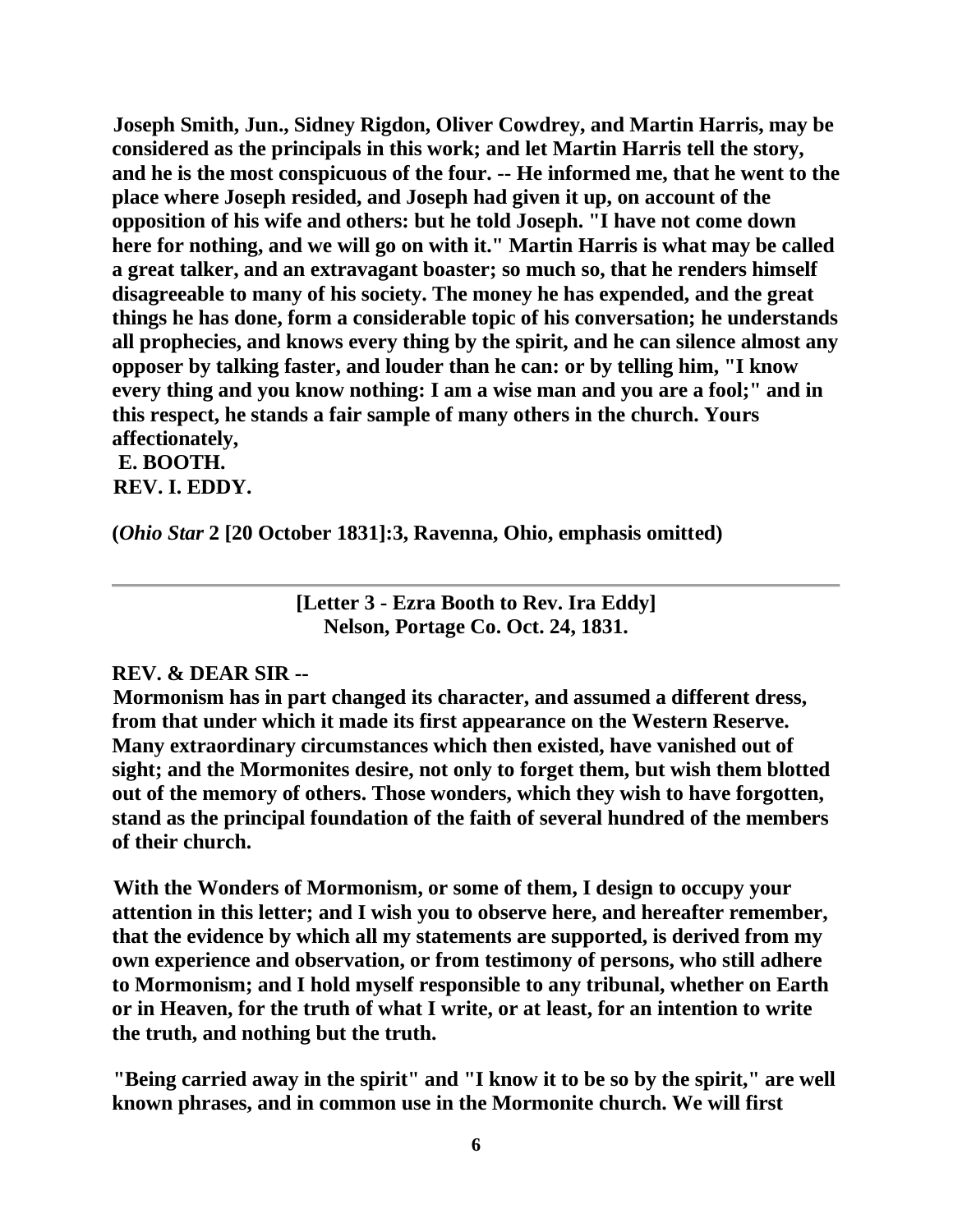**notice the gift of tongues, exercised by some when carried away in the spirit. These persons were apparently lost to all surrounding circumstances, and wrapt up in the contemplation of things, and in communicating with persons not present. -- They articulated sounds, which but few present professed to understand; and those few, declared them to be the Indian language. A merchant, who had formerly been a member of the Methodist society, observed, he had formerly traded with the Indians, and he knew it to be their dialect. Being myself present on some of these occasions, a person proffered his services as my interpreter, and translated these sounds, which to me were unintelligible, into English language. One individual could read any chapter of the Old or New-Testament, in several different languages. This was known to be the case by a person who professed to understand those languages. In the midst of this delirium, they would, at times, fancy themselves addressing a congregation of their red brethren; and mounted upon a stump, or the fence, or from some elevated situation, would harangue their assembly, until they had convinced and converted them. They would then lead them into the water, and baptize them, and pronounce their sins forgiven. In this exercise, some of them actually went into the water; and in the water, performed the ceremony used in baptizing. These actors assumed the visage of the savage, and so nearly imitated him, not only in language, but in gestures and actions, that it seemed the soul and body were completely metamorphosed into the Indian. No doubt was then entertained but that this was an extraordinary work of the Lord, designed to prepare those young men for the Indian mission; and many who are still leaders of the church, could say, "we know by the spirit that it is the work of the Lord." And now they can say, "we know by the spirit that it was it is the work of the Devil." Most of those who were the principal actors, have since apostatized, and the work is unanimously discarded by the church. The limits, which my want of time to write, as well as your want of patience to read, compel me to prescribe for myself, will allow me only to touch on some of the most prominent parts of this newly-invented, and heterogeneous system.**

**A new method for obtaining authority to preach the Gospel was introduced into the church. One declared he had received a commission, directly from Heeven [Heaven], written upon parchment. Another, that it was written upon the palm of his hand, and upon the lid of his Bible, &c. Three witnesses, and they were formerly considered persons of veracity, testified, that they saw the parchment, or something like it, when put into the hands of the candidate. These commissions, when transcribed upon a piece of paper, were read to the church, and the persons who had received them, were ordained to the Elder's office, and sent out into the world to preach. But this also sunk into discredit, and experienced the fate of the former.**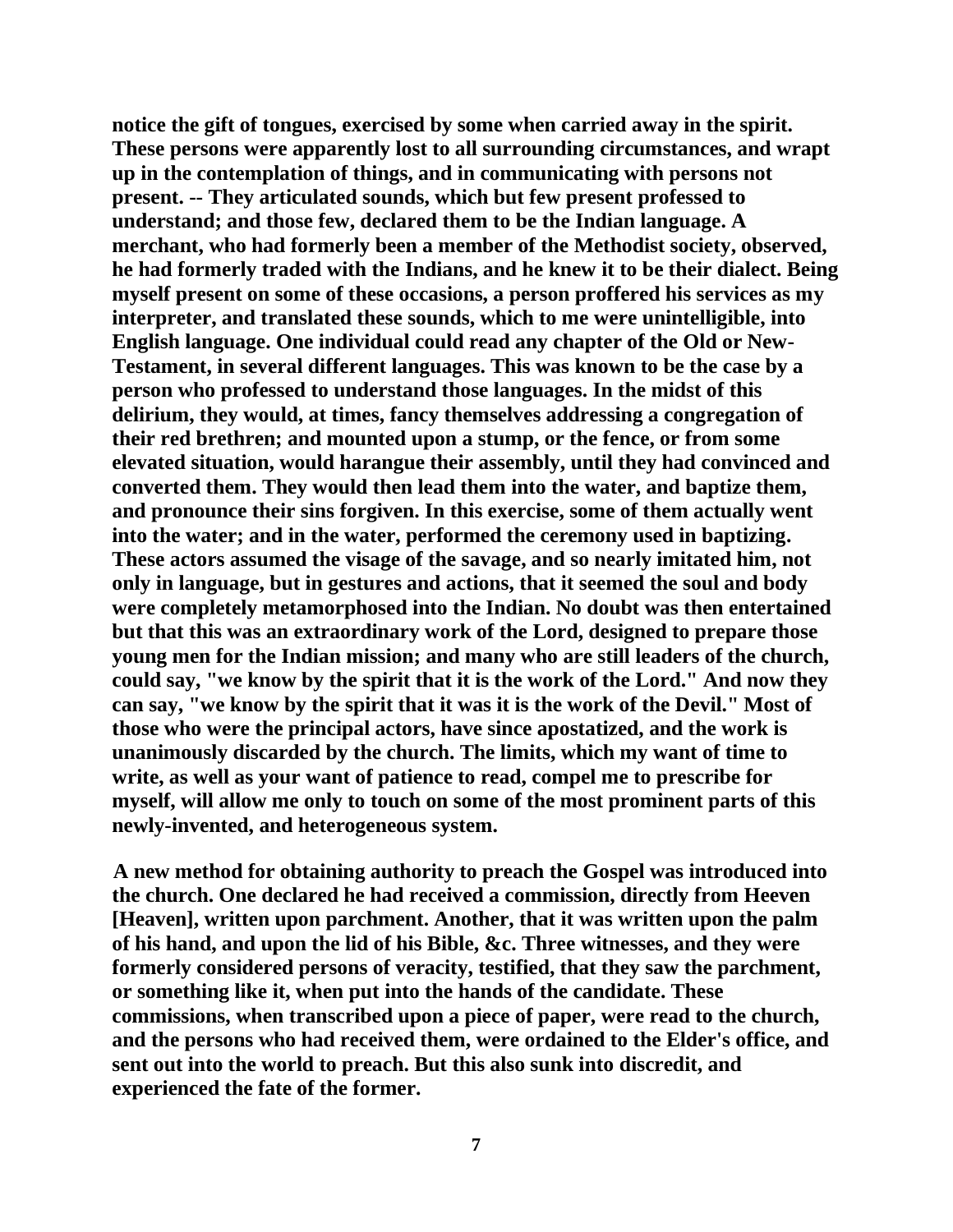**Visions, also, were in high credit, and sounded abroad as an infallible testimony in favor of Mormonism. The visionary, at times, imagined he saw the City of New Jerusalem; unlocked its gate, and entered within the walls; passed through its various apartments, and then returned, locked the gate, and put the key into his pocket. When this tour was finished, he would entertain his admiring friends, with a detailed description of the Heavenly City.**

**The condition of the ten tribes of Israel since their captivity, unto the present time, has excited considerable anxiety, and given rise to much speculation among the learned. But after all the researches which have been made, the place of their residence has never been satisfactorily ascertained. But these visionaries have discovered their place of residence to be contiguous to the north pole; separated from the rest of the world by impassable mountains of ice and snow. In this sequestered residence, they enjoy the society of Elijah the Prophet, and John the Revelator, and perhaps the three immortalized Nephites. -- By and by, the mountains of ice and snow are to give way, and open a passage for the return of these tribes, to the land of Palestine.**

**About this time, the ministration of angels was supposed to be frequent in the church. The Heavenly visitants made their appearance to certain individuals: they seldom made any communication, but presented themselves as spectacles for the beholder to gaze upon, with silent admiration.**

**Smith is the only one at present, to my knowledge, who pretends to hold converse with the inhabitants of the celestial world. It seems from his statements, that he can have access to them, when and where he pleases. He does not pretend that he sees them with his natural, but with his spiritual, eyes; and he says he can see them as well with his eyes shut, as with them open. So also in translating. -- The subject stands before his eyes in print, but it matters not whether his eyes are open or shut; he can see as well one way as the other.**

**You have probably read the testimony of the three witnesses appended to the Book of Mormon. These witnesses testify, that an angel appeared to them, and presented them the golden plates, and the voice of God declared it to be a Divine Record. To this they frequently testify, in the presence of large congregations. When in Missouri, I had an opportunity to examine a commandment given to these witnesses, previous to their seeing the plates. They were informed that they should see and hear these things by faith, and then they should testify to the world, as though they had seen and heard, as I see a man, and hear his voice: but after all, it amounts simply to this; that by faith or imagination, they saw the plates and the angel, and by faith or imagination, they heard the voice of the Lord.**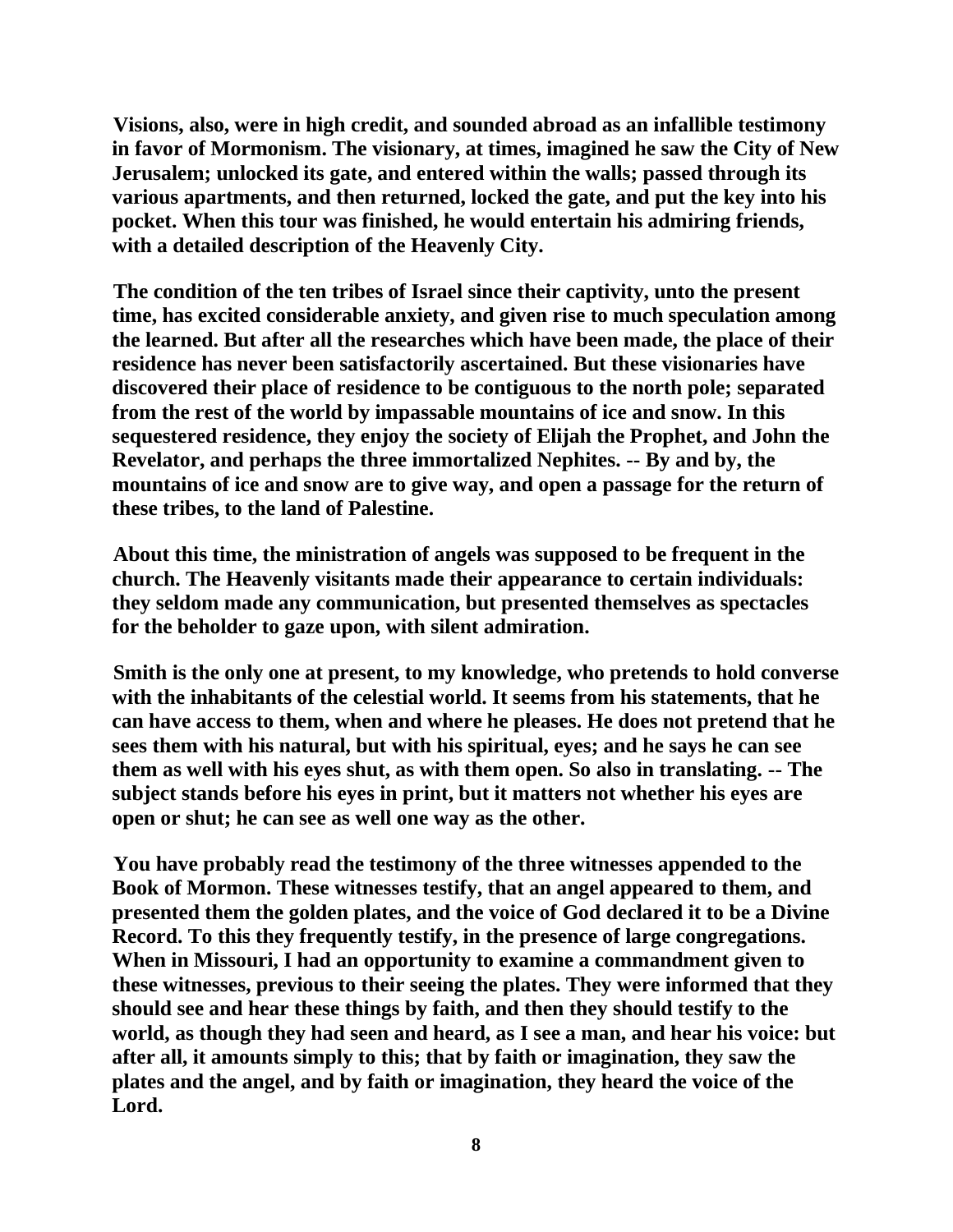**Smith describes an angel, as having the appearance of "a tall, slim, well built, handsome man, with a bright pillar upon his head." The Devil once, he says, appeared to him in the same form, excepting upon his head he had a "black pillar," and by this mark, he was able to distinguish him from the former.**

**It passes for a current fact in the Mormonite church, that there are immense treasures in the earth, especially in those places in the State of N. Y. from whence many of the Mormonites emigrated last spring: and when they become sufficiently purified, these treasures are to be poured into the lap of their church; and then, to use their own language, they are to be the richest people in the world. These treasures were discovered several years since, by means of the dark glass, the same with which Smith says he translated most of the Book of Mormon. -- Several of those persons, together with Smith, who were formerly unsuccessfully engaged in digging and searching for these treasures, now reside in this county, and from themselves I received this information. Yours, affectionately,**

**EZRA BOOTH. REV. I. EDDY**

**(***Ohio Star* **2 [27 October 1831]:3, Ravenna, Ohio, emphasis omitted)**

**[Letter 4 - Ezra Booth to Rev. Ira Eddy] Nelson, Portage Co. Oct. 31, 1831.**

#### **REV. & DEAR SIR --**

**From the time that Mormonism first made its appearance upon the stage, until the grand tour to the Missouri, an expectation universally pervaded the Church, that the time was not far distant, when the deaf, the dumb, the maimed, the blind, &c. would become the subjects of the miraculous power of God, so that every defect in their systems would be entirely removed.**

**This expectation originated from, and was grounded upon a variety of premises, included in a number of commandments, or verbal revelations from Smith, or, as he is styled "the head of the Church." As the 4th of June last, was appointed for the sessions of the conference, it was ascertained, that that was the time specified, when the great and mighty work was to commence, and such was the confidence of some, that knowledge superceded their faith, and they did not hesitate to declare themselves perfectly assured, that the work of miracles would commence at the ensuing conference. With such strong assurances, and with the most elevated expectations, the conference assembled at the time appointed. To give, if possible, additional energy to expectation, Smith, the day previous to the**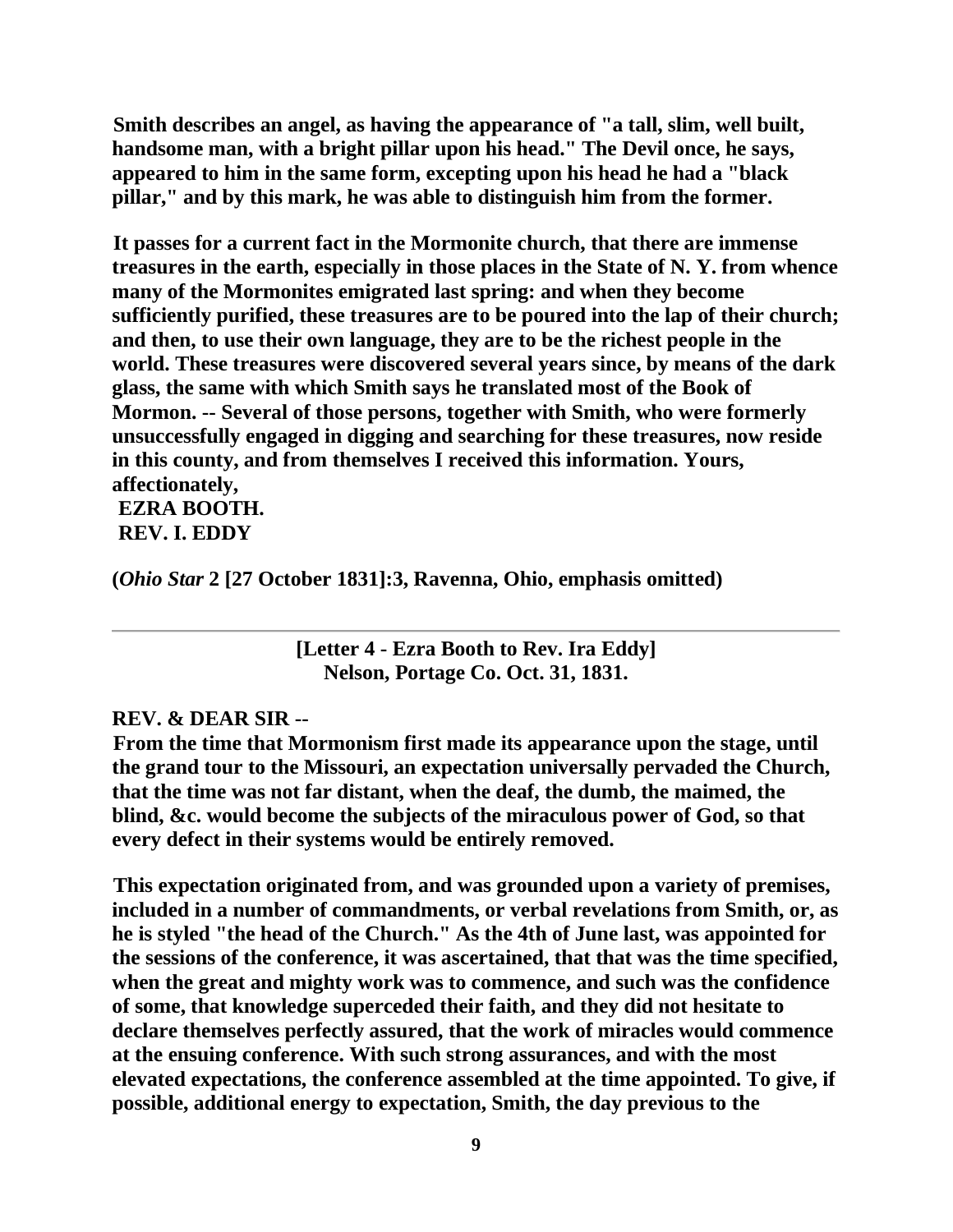**conference, professing to be filled with the spirit of Prophecy, declared, that "not three days should pass away, before some should see their Savior, face to face." Soon after the session commenced, Smith arose to harangue the conference. He reminded those present of the Prophecy, which he said "was given by the spirit yesterday." He wished them not to be overcome with surprise, when that event ushered in. He continued until by long speaking, himself and some others became much excited. He then laid his hands on the head of Elder Wite [Wight], who had participated largely in the warm feeling of his leader, and ordained him to the High Priesthood. He was set apart for the service of the Indians, and was ordained to the gift of tongues, healing the sick, casting out Devils, and discerning spirits; and in like manner he ordained several others; and then called upon Wite [Wight] to take the floor. Wite [Wight] arose, and presented a pale countenance, a fierce look, with his arms extended, and his hands cramped backward, the whole system agitated, and a very unpleasant object to gaze upon. He exhibited himself as an instance of the great power of God, and called upon those around him, "if you want to see a sign, look at me." He then stept [stepped] upon a bench, and declared, with a loud voice, he saw the Savior: and thereby, for the time being, rescued Smith's prophecy from merited contempt. -- It, however, procured Wite [Wight] the authority to ordain the rest. So said the spirit, and so said Smith. The spirit in Smith selected those to be ordained, and the spirit in Wite [Wight] ordained them. But the spirit in Wite [Wight] proved an erring, and forgetful dictator; so much so, that some of the candidates felt the weight of his hands thrice, before the work was rightly done. Another Elder, who had been ordained to the same office as Wite [Wight], at the bidding of Smith stept [stepped] upon the floor. Then ensued a scene, of which you can form no adequate conception; and which, I would forbear relating, did not the truth require it. This Elder moved upon the floor, his legs inclining to a bend; one shoulder elevated above the other, upon which the head seemed disposed to recline, his arms partly extended; his hands partly half clenched; his mouth half open, and contracted in the shape of an italic O; his eyes assumed a wild and ferocious cast, and his whole appearance presented a frightful object to the view of the beholder. "Speak, Brother Harvey" said Smith. But Harvey intimated by signs, that his power of articulation was in a state of suspense, and that he was unable to speak. Some conjectured that Harvey was possessed of the Devil, but Smith said, "The Lord binds in order to set at liberty." After different opinions had been given, and there had been much confusion, Smith learnt by the spirit, that Harvey was under a diabolical influence, and that Satan had bound him; and he commanded the unclean spirit to come out of him.**

**It now became clearly manifest, that "the man of sin was revealed," for the express purpose that the Elders should become acquainted with the devices of**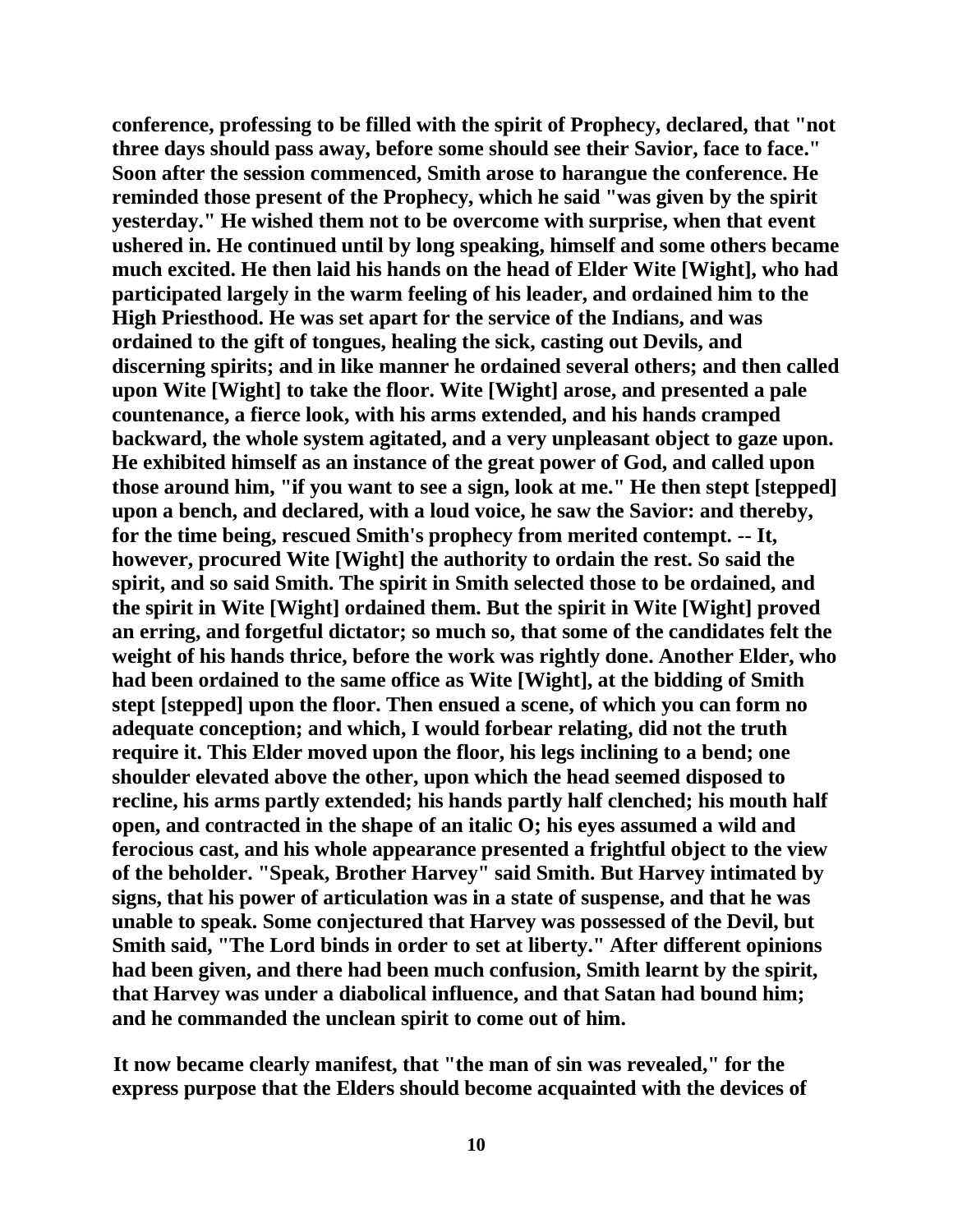**Satan; and after that they would possess knowledge sufficient to manage him. This, Smith declared to be a miracle, and his success in this case, encouraged him to work other, and different miracles. Taking the hand of one of the Elders in his own, a hand, which by accident had been rendered defective, he said, "Brother Mordock [Murdock], I command you in the name of Jesus Christ, to straighten your hand;" in the mean while, endeavoring to accomplish the work by using his own hand, to open the hand of the other. The effort proved unsuccessful; but he again articulated the same commandment, in a more authoritative and louder tone of voice; and while uttering with his tongue, his hands were at work; but after all the exertion of his power, both natural and supernatural, the deficient hand returned to its former position, where it still remains. But ill success in this case, did not discourage him from undertaking another. One of the Elders, who was decrepid [decrepit] in one of his legs, was set upon the floor, and commanded, in the name of Jesus Christ, to walk. He walked a step or two, his faith failed, and he was again compelled to have recourse to his former assistant, and he has had occasion to use it ever since.**

**A dead body, which had been retained above ground two or three days, under the expectation that the dead would be raised, was insensible to the voice of those who commanded it to wake into life, and is destined to sleep in the grave, till the last trump shall sound, and the power of God easily accomplish the work, which frustrated the attempts, and bid defiance to the puny efforts of the Mormonites.**

**Under these discouraging circumstances, the horizon of Mormonism gathered darkness; and a storm seemed to hang impending over the church. The gloom of disappointed expectation, overspread the countenances of many, while they labored to investigate the cause of this failure. To add, if possible, to their mortification, a larger assembly collected on the Sabbath, in order to hear preaching. In the midst of the meeting, the congregation was dismissed by Rigdon, and the people sent to their homes. He was directed to do this, he said, by the spirit. But it was generally believed, that he was directed solely by fear; and that he had mistaken the spirit of cowardice, for the spirit of the Lord. Several of the Elders said that they "felt the spirit to preach" to the congregation: and Rigdon felt the spirit to send the people home: such was the unity, which then prevailed among them.**

**You will doubtless say, can it be possible that the minds of men, and men who possess the appearance of honesty, can be so strangely infatuated, as still to adhere to a system, after it had occasioned so much agitation, and so much disappointment. One reason which can be assigned for this, is, the adherents are generally inclined to consider the system so perfect, as to admit of no suspicion; and the confusion, and disappointment, are attributed to some other cause.**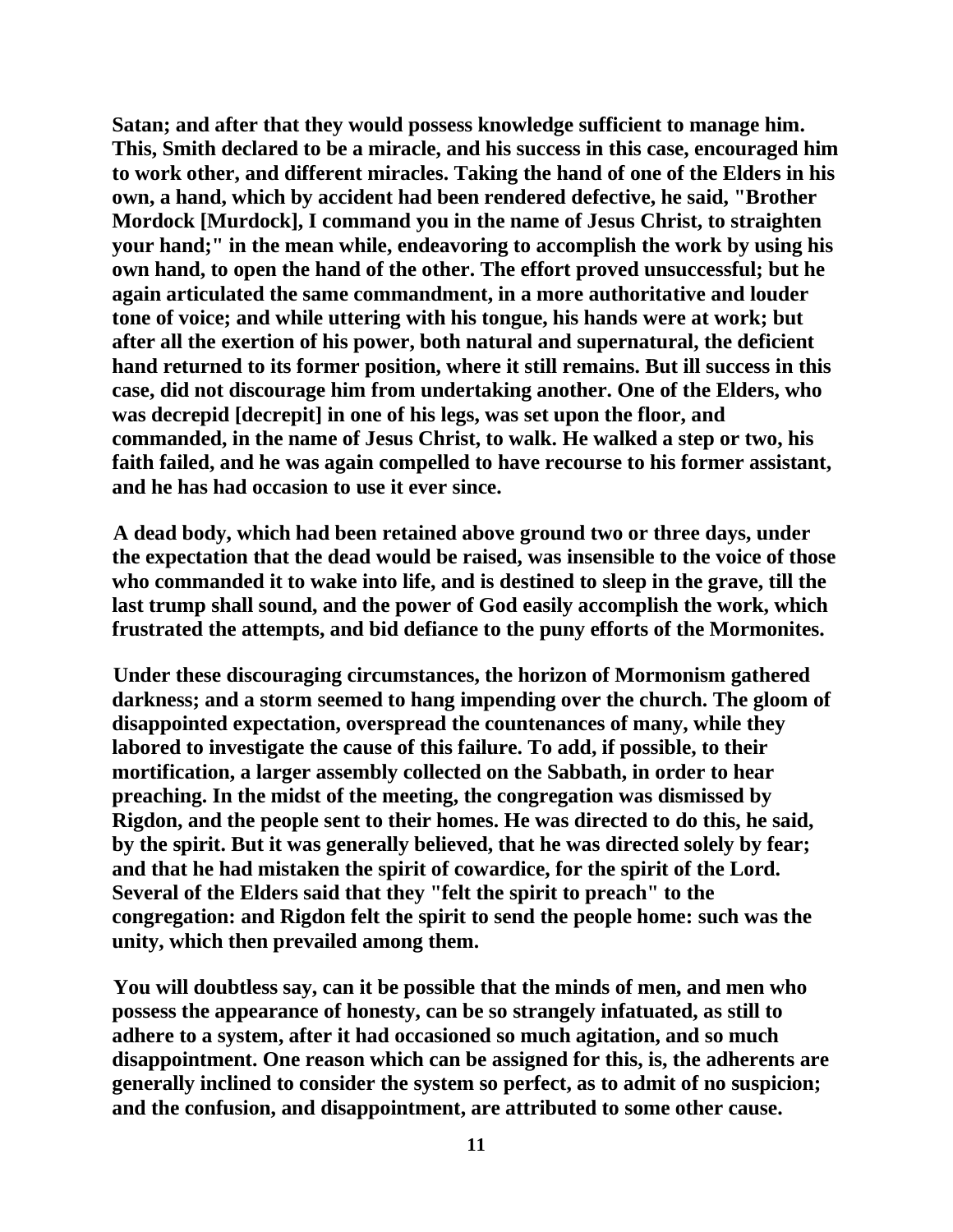**Another, and principal reason is, delusion always effects the mind with a species of delirium, and this delirium arises in a degree, proportionate to the magnitude of the delusion. These men, upon other subjects, will converse like other men: but when their favorite system is brought into view, its inconsistencies and contradictions, are resolved into inexplicable mystery; and this will not only apply to the delusions now under consideration, but in my view, to every delusion from the highest to the lowest; and it matters not whether it carries the stamp of popularity, or its opposite. Yours, affectionately, EZRA BOOTH.**

# **REV. I. EDDY**

**(***Ohio Star* **2 [3 November 1831]:3, Ravenna, Ohio, emphasis omitted)**

**[Letter 5 - Ezra Booth to Rev. Ira Eddy] Nelson, Portage Co. Nov. 7, 1831.**

#### **REV. & DEAR SIR --**

**In my last letter I gave you a faint representation of the event which transpired, and the circumstances which attended the meeting of the Mormonite Conference. Though many stumbled, yet none irrecoverably fell. Another grand object was presented, and the attention was somewhat diverted from those scenes of disappointment, through which we had recently passed. The tour to Missouri revived the sinking expectations, and gave new energy to faith and hope. In that distant region, anticipation was to be realized in full, and the objects of faith, and hope, were to become the objects of knowledge and fruition. A commandment was received, and Elders were directed to take their journey for the "promised land." They were commanded to go two by two, with the exception of Smith, Rigdon, Harris, and Partridge; and it was designed that these should find an easier method of transporting themselves, than to travel that distance on foot. They were careful to make suitable provision for themselves, both in money and other articles, that while on their journey, they might carry the appearance of gentlemen filling some important stations in life: while many, who were destined to travel on foot with packs upon their backs, were so fired with the ardor of enthusiasm, that they supposed they could travel to Missouri, with but little or no money. These carried the appearance, and were justly entitled to the character of beggars, for when the little money they took with them was expended, they subsisted by begging, until they arrived to their journey's end.**

**Being myself one of the number selected to perform the journey by land, and not being much accustomed to travel on foot, I hesitated for a while; but believing it to be the will of God, I resolved on an unreserved surrender of myself to the**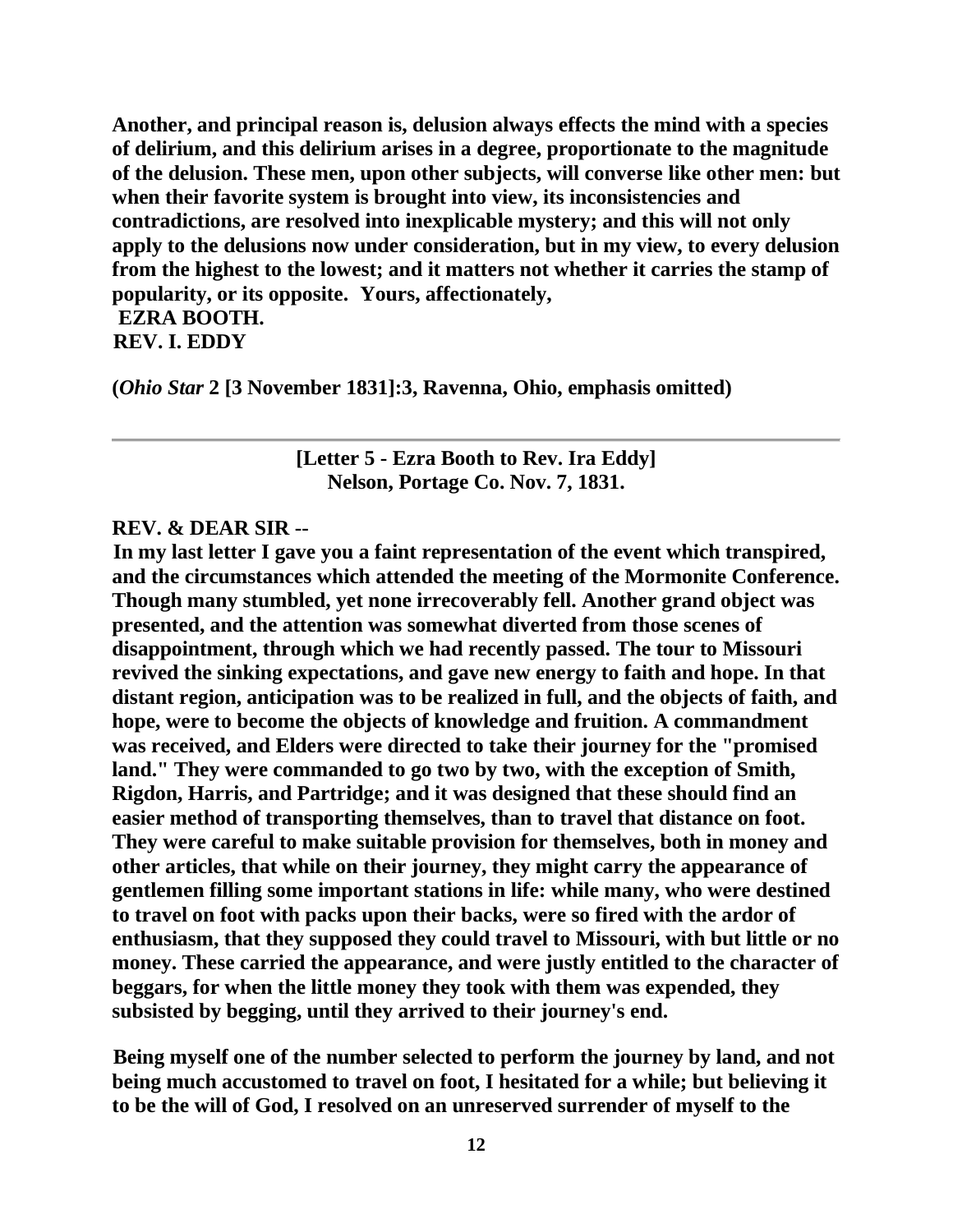**work, and on the 15th of June, in company with the one appointed to travel with me, took up my line of march for Missouri. I do not design to trouble you with a relation of particulars, but will observe, that after I left the north part of the State of Ohio, I made a speedy and a prosperous journey to Missouri. I preached twice in Ohio, thrice in Indiana, once in Illinois, and once in Missouri. We were commanded to preach by the spirit, and my impressions were, that farther to the westward, I should enjoy more of the spirit's influence; and though I travelled one thousand miles to the west, my anticipations, in this respect, were never realized. I seldom ever proclaimed Mormonism with that liberty, which I enjoyed in my public exercises, while a member of the Methodist Episcopal Church. I supposed that at some future time, the spirit would endow me with the power to preach with an unusual degree of liberty. That period has never arrived, and I am persuaded it never will, and I now sincerely desire the spirit of truth to direct my pen, while I endeavor to expose the errors and absurdities of the system I then advocated.**

**When we arrived at the place to which our mission destined us, we perceived, to our mortification, that disappointment, instead of being confined to the State of Ohio, had journeyed thither, and had arrived before us. We would gladly here have avoided an interview with this, our old companion; but this was impossible, she met us, and stared us in the face which way soever we turned, nor was it possible to look her out of countenance, or put the blush upon her pallid features, or expel her from our society. Some were for making the best of her they could; but for myself, I resolved that she should be expelled, or at any rate, that her visits should be less frequent, or I would abandon the habitation entirely.**

**When we commenced our journey for Missouri, we expected an "effectual door" would be opened, to proclaim the new system of faith, in that region; and that those who were ordained to the gift of tongues, would have an opportunity to display their supernatural talent, in communicating to the Indians, in their own dialect. Some who were ordained to this office, absolutely knew that through this medium, they should gain access to the Natives, and I will venture to say, I know, that their success will be similar to that of their predecessor, Oliver Cowdrey, who stated that he was endowed with the same foreknowledge. But the event has proved his presumption false. For more than two weeks, while I remained there, the disposition of the Elders appeared to be averse to preaching, either to the white or red people, and indeed, adverse circumstances prevented it.**

**We expected to assemble together in conference, according to commandment, and the Lord would signally display his power, for the confirmation of our faith; but we commenced our journey home, before most of the Elders arrived. It is true, a conference was held, but it was considered so unimportant, that myself**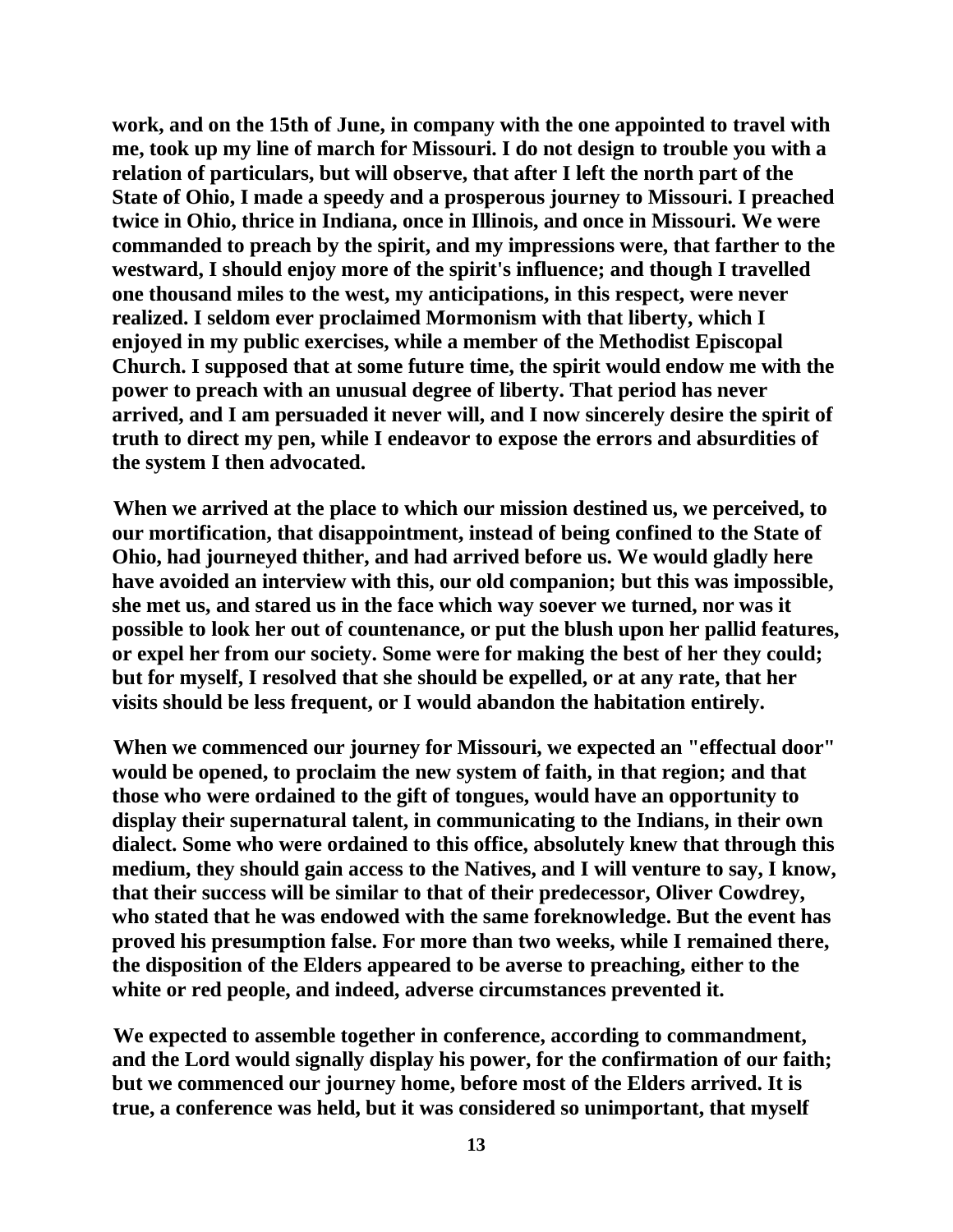**and another man were permitted to be absent, for the purpose of procuring the means of conveyance down the river. We expected to find a large Church, which Smith said, was revealed to him in a vision, Oliver had raised up there. This large Church was found to consist of three or four females.**

**We expected to witness the exercise of those miraculous gifts, to which some were ordained while in the State of Ohio. But the same difficulty, the same want of faith among the people, which counteracted them here, prevailed there; consequently, no miracles could be wrought. We expected to see the foundation of the City and Temple laid; and this we were permitted to see, and it was in fact a curiosity, but not worth going to Missouri to witness. The honor of consecrating the land, &c. was conferred on Mr. Rigdon. The commandment reads thus: "let my servant Sidney consecrate and dedicate the land, and the spot for the Temple" -- again, "Behold I give unto my servant Sidney a commandment, that he shall write a description of the land of Zion, and a statement of the will of God, as it shall be made known to him by the spirit, and a subscription to be presented to the Churches, to obtain money to purchase lands, for an inheritance for the children of God: for behold the Lord willeth that his Disciples, and the children of men should open their hearts, to purchase this whole region of country, lest they receive none inheritance, save it be by the shedding of blood." The childish exultation of the Mormonite leaders, while they echoed and re-echoed, "the Lord has given us this whole region of country;" "this whole region of country is ours;" when it was manifest, agreeable to the commandment, that the gift was only to be obtained, by purchasing it with money at a dear rate, and that, in order to save themselves the trouble of "the shedding of blood," would, under other circumstances, have been truly diverting. But when viewing it as an instance of a deep-laid scheme, and the cunning artifice of crafty impostors, designed to allure the credulous and the unsuspecting, into a state of unqualified vassalage, it presented a melancholy picture of the direful depravity of the human heart, while destitute of those virtues, inculcated in the Gospel of the blessed Redeemer.**

**It was conjectured by the inhabitants of Jackson County, that the Mormonites, as a body are wealthy, and many of them entertain fears, that next December, when the list of the land is exposed for sale, they will out-bid others, and establish themselves as the most powerful body in the County. But they may dismiss their fears in this respect; for the Mormonites as a body, are comparatively poor, and destined so to remain, until they pursue a different course as it relates to economy and industry, from what they have hitherto pursued. There were ten families, which came by water, landed there the day on which I arrived; and all the land which the Bishop said they had means to purchase, was less than thirty**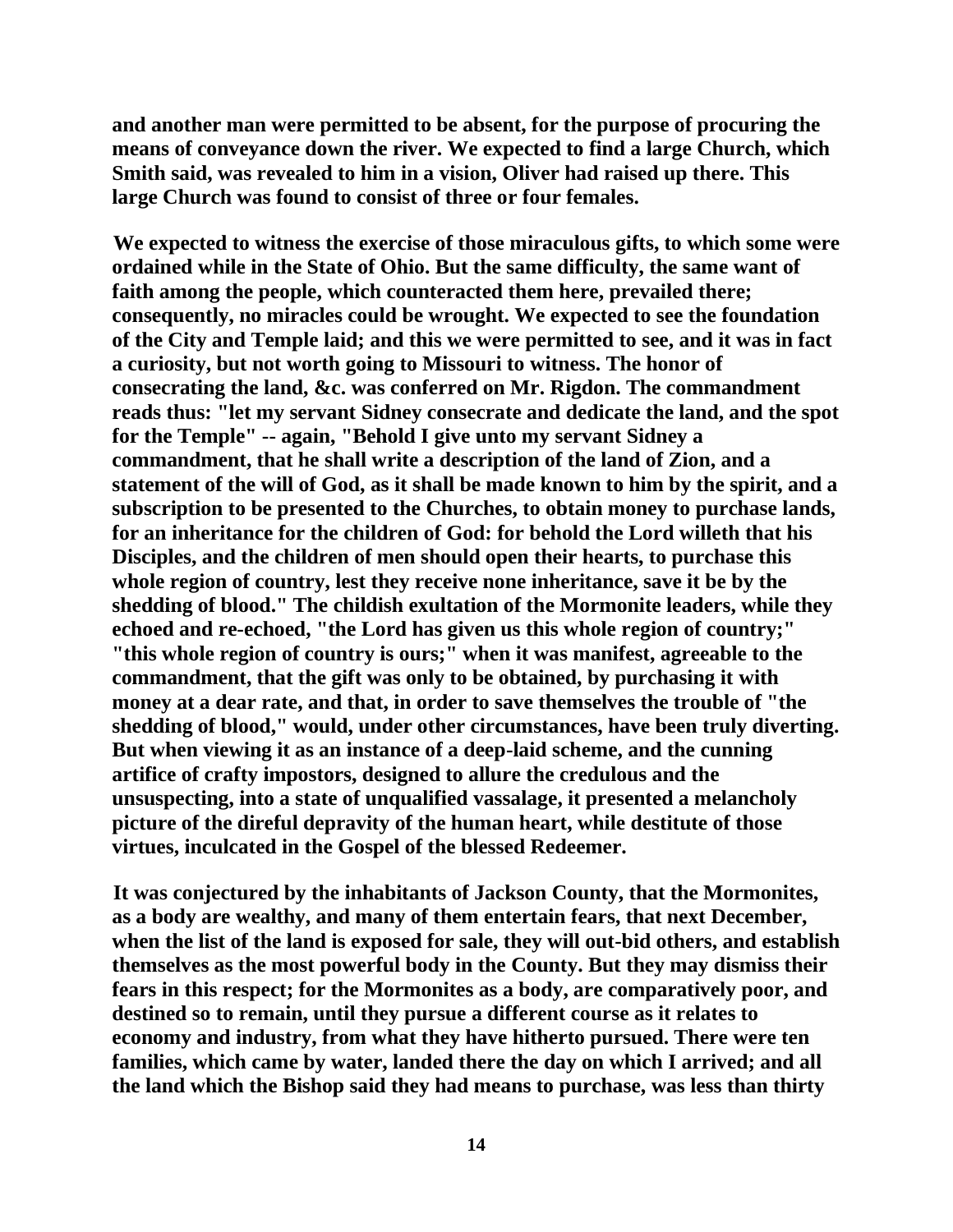**acres to the family; and thirty acres in that country, is little enough for wood and timber land; as fifteen acres upon an average here, are worth thirty there. Neither need they fear that the Mormonites, were they so disposed, will obtain the possession of their lands "by shedding of blood," until the spirit selects more courageous leaders than Smith and Rigdon.**

**Yours affectionately, EZRA BOOTH. REV. I. EDDY.**

**(***Ohio Star* **2 [10 November 1831]:3, Ravenna, Ohio, emphasis omitted)**

**[Letter 6 - Ezra Booth to Rev. Ira Eddy] Nelson, Portage Co. Nov. 14, 1831.**

#### **REV. & DEAR SIR --**

**It is well known that the ostensible design of the Mormonites in settling in the western part of Missouri, is to convert the Indians to the faith of Mormonism. In this, the leaders appear to have in view, as a mode, the Jesuits of the 16th century, who established themselves in South America, by gaining an entire ascendancy over the hearts and consciences of the natives, and thereby became their masters. As Independence is the place of general rendezvous, and headquarters of the Mormonites, it may not be amiss to notice it. It is a new Town, containing a courthouse built of brick, two or three merchant stores, and fifteen or twenty dwelling houses, built mostly of logs hewed on both sides; and is situated on a handsome rise of ground, about three miles south of the Missouri river, and about twelve miles east of the dividing line between the U. S. and the Indian Reserve, and is the County seat of Jackson County. In this place, it is designed to establish the Lord's printing press, of which Wm. W. Phelps and O. Cowdery, are to have the management; and also, the Lord's storehouse, committed in charge to S. Gilbert. By the means of these two grand engines, they expect to make the wicked feel the weight of their tremendous power. West of the line lies the territory, selected by the Government of the U. S. for the future residence of the Indians; to which place, a number of tribes have recently emigrated. The question is frequently asked, do the Indians seem disposed to receive Mormonism; or have any of them as yet embraced it? To which question, I have heard some of the leaders reply, "O yes," when the truth is, not an individual had embraced it when I left that place, nor is there any prospect they will embrace it. It is true, that some of the Indians appear to listen with a degree of attention, while the Mormonite teacher pretends to disclose to them the secrets of their origin, the history of their ancestors, and that the Great Spirit designs, in this generation, to restore them to the possession of their lands, now occupied by**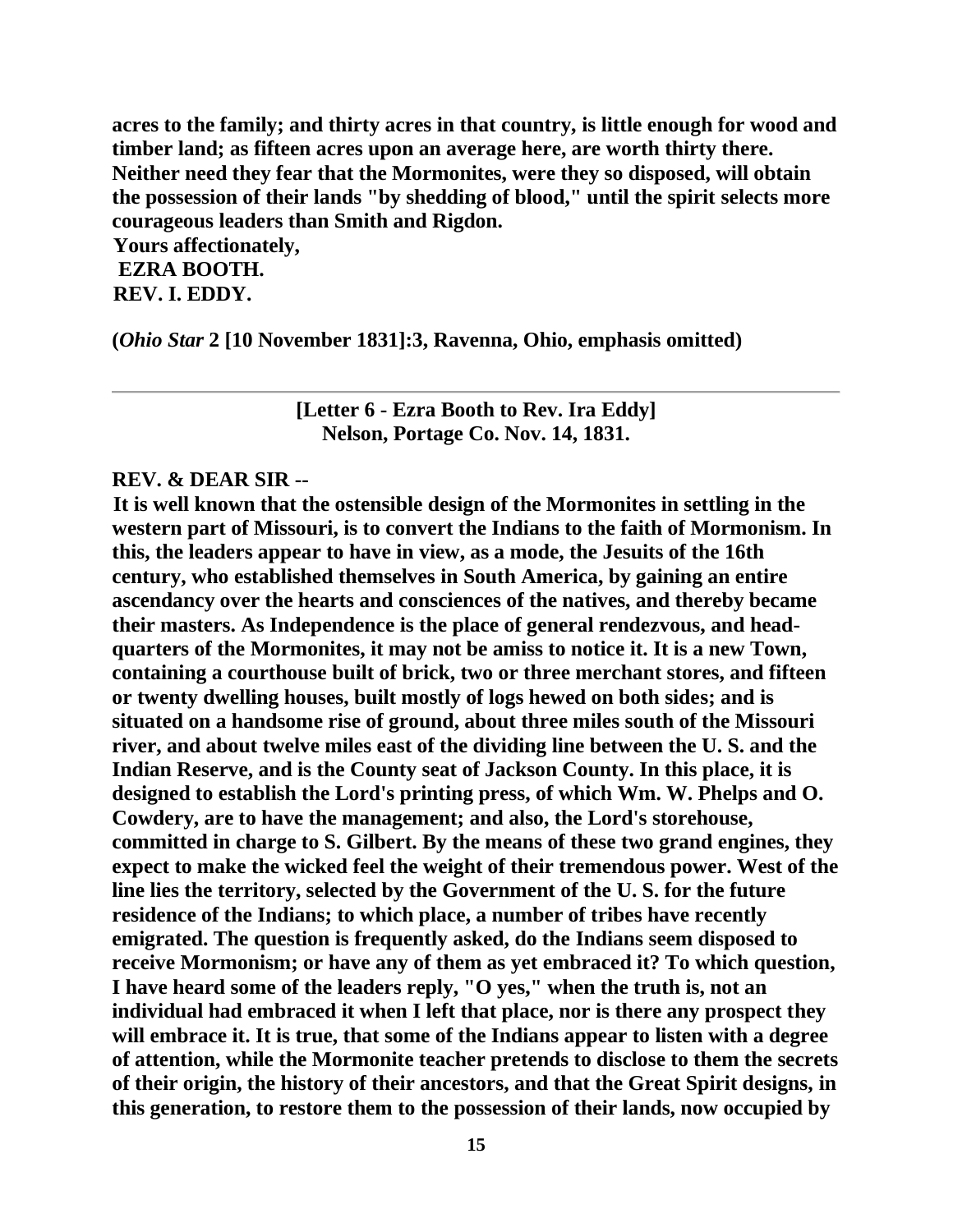**the whites; and the Indians shall go forth among the white people, "as a lion among the beasts of the forests, and as a young lion, among the flocks of sheep, who, if he goeth through, both treadeth down and teareth to pieces, and no man can deliver. Thy hand shall be lifted upon their adversaries, (the whites,) and all their enemies (the whites) shall be cut off." Here you have a fair specimen of the method adopted in the Book of Mormon, and preached by the Mormonite teachers, for the purpose of enlisting the feelings, and ingratiating themselves with the Indians; and should success attend their endeavors; and the minds of the Indians become inflamed with that enthusiastic spirit which Mormonism inspires, they may be inclined to try the experiment, whether "by the shedding of blood," they can expel the white inhabitants, or reduce them to a state of servitude; and by this means, regain the possession of the lands occupied by their forefathers.**

**The laying of the foundation of Zion was attended with considerable parade, and an ostentatious display of talents, both by Rigdon and Cowdery. The place being designated as the site where the city was to commence, on the day appointed we repaired to the spot, not only as spectators, but each one to act the part assigned him in the great work of laying the foundation of the "glorious City of the New-Jerusalem." Rigdon consecrated the ground, by an address in the first place to the God whom the Mormons profess to worship; and then making some remarks respecting the extraordinary purpose for which we were assembled, prepared the way for administering the oath of allegiance, to those who, were then to receive their "everlasting inheritance" in that City. He laid them under the most solemn obligations, to constantly obey all the commandments of Smith. He enjoined it upon them to express a great degree of gratitude for the free donation, and then, as the Lord's Vicegerent, he gratuitously bestowed upon them, that for which they had paid an exorbitant price in money. These preliminaries being ended, a shrub oak, about ten inches in diameter at the butt, the best that could be obtained near at hand, was prostrated, trimmed, and cut off at a suitable length; and twelve men answering to the twelve Apostles, by means of handspikes, conveyed it to the place. Cowdery craved the privilege of laying the corner-stone. He selected a small rough stone, the best he could find, carried it in one hand to the spot, removed the surface of the earth to prepare a place for its reception, and then displayed his oratorical power, in delivering an address, suited to the important occasion. The stone being placed, one end of the shrub oak stick was laid upon it; and there was laid down the first stone and stick, which are to form an essential part of the splendid City of Zion.**

**The next day the ground for the Temple was consecrated, and Smith claimed the honor of laying the corner-stone himself. Should the inhabitants of**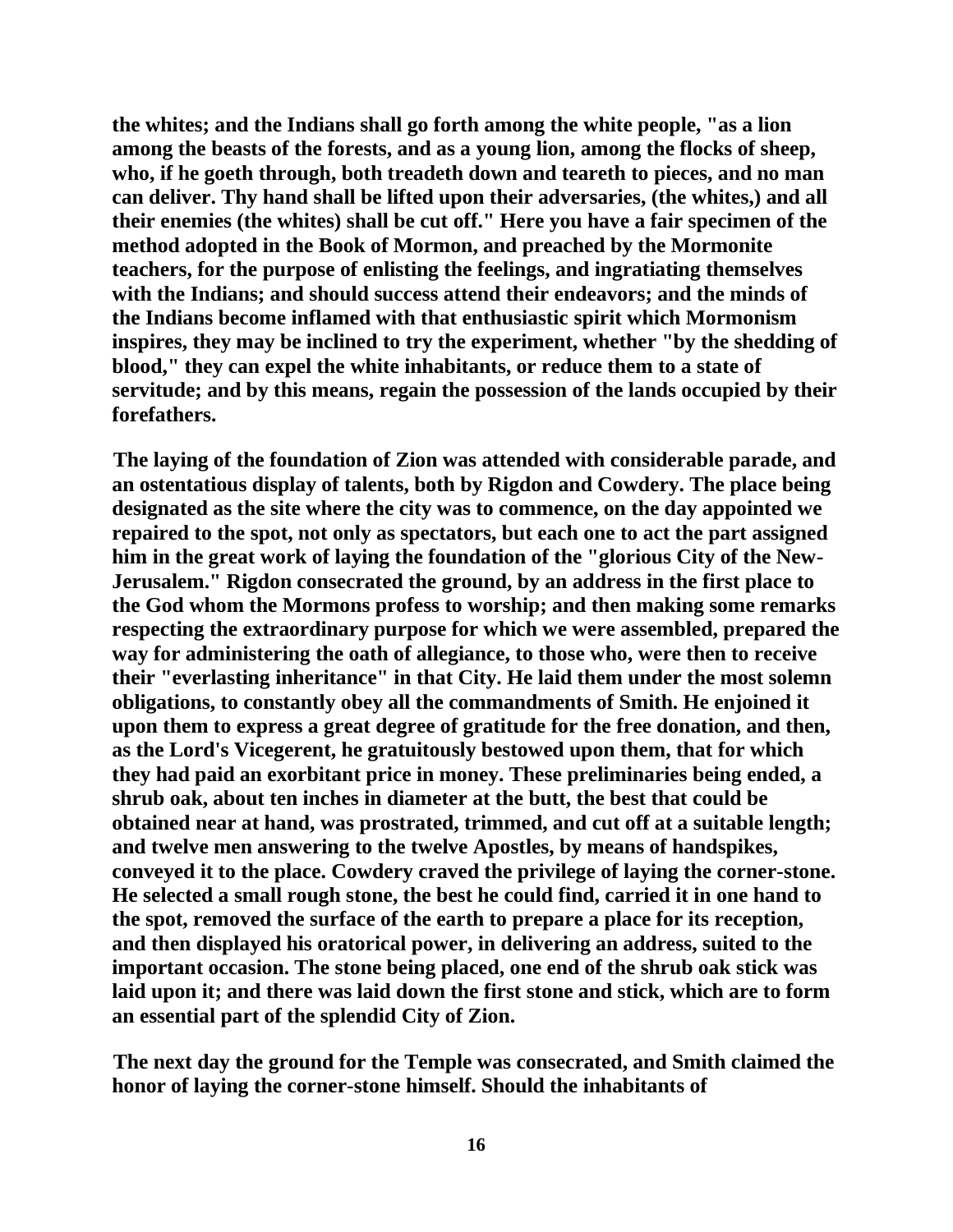**Independence, feel a desire to visit this place, destined at some future time to become celebrated, they will have only to walk one half of a mile out of the Town, to a rise of ground, a short distance south of the road. They will be able to ascertain the spot, by the means of a sappling [sapling], distinguished from others by the bark being taken off on the north and on the east side. -- On the south side of the sappling [sapling] will be found the letter, T, which stands for Temple; and on the east side ZOM for Zomar; which Smith says is the original word for Zion. Near the foot of the sappling [sapling], they will find a small stone, covered over with bushes, which were cut for that purpose. This is the corner-stone for the Temple. They can there have the privilege of beholding the mighty work, accomplished by about thirty men, who left their homes, traveled 1000 miles, most of them on foot, and expended more than one thousand dollars in cash.**

**Having completed the work, or rather, finding but little or no business for us to accomplish in Missouri, most of us became anxious to return home. And none appeared to be more so than Smith and Rigdon, whose plans for future subsistence were considerably frustrated. They expected to find a country abounding with the necessaries and comforts of life. But the prospect appeared somewhat gloomy, and will probably remain so for years to come. That they were disappointed, is evident from the change which appeared in their calculations. Before they went to Missouri, their language was, "we shall winter in Ohio but one winter more;" and when in Missouri, "it will be many years before we come here for the Lord has a great work for us to do in Ohio," and the great work is, to make a thorough alteration of the Bible, and invent new revelations, and these are to be sent to Missouri, in order to be printed. This economy to save the expense of postage, is parallel with their other calculations. But no matter for that, it will save them the difficulties and hardships incident to settling a new country; and also the dangers to which they would be exposed, in case the Indians should commence hostilities upon the whites; and moreover, they have an easy method to supply themselves with cash at any time when occasion requires. The authority of a commandment, will easily untie the pursestrings, of those whose consciences are under their control; and they find it much easier, and better suited to their dispositions, to write commandments, than to gain a livelihood by the sweat of their brow; and indeed, Smith has commanded himself not to labor, and by his mandate, has enjoined it upon the Church to support him. The Bishop, when we were in Missouri, intimated, that he and others were too much inclined to indolence. He replied, "I am commanded not to labor."**

**Yours affectionately,**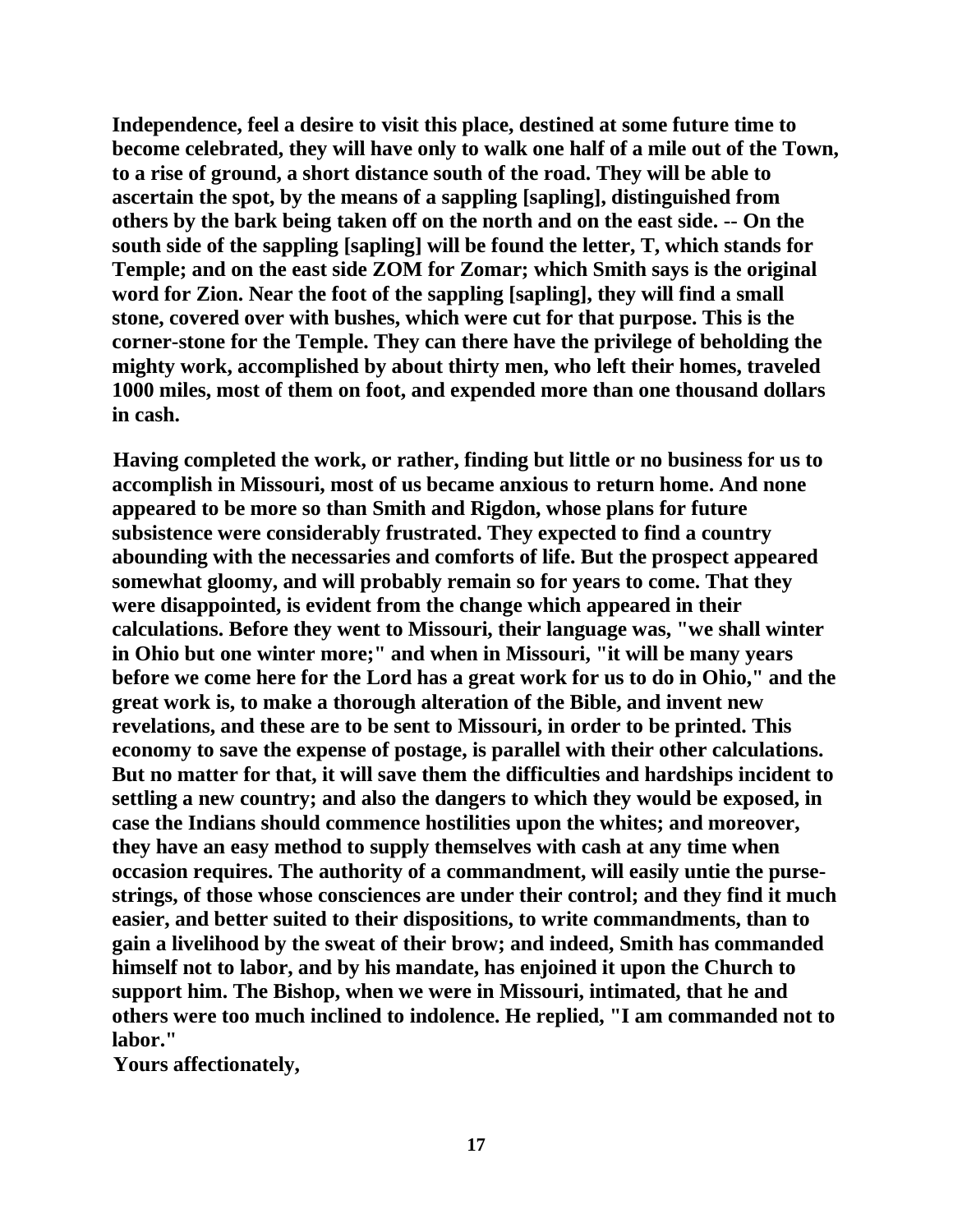#### **EZRA BOOTH. REV. I. EDDY.**

**(***Ohio Star* **2 [17 November 1831]:3, Ravenna, Ohio, emphasis omitted)**

**[Letter 7 - Ezra Booth to Rev. Ira Eddy] Nelson, Portage Co. Nov. 21, 1831.**

#### **REV. & DEAR SIR --**

**The following, with but a little variation, is the copy of a letter which was written to the Bishop of the Mormonite Church, who, by commandment, has received his station, and now resides in Missouri. His business is to superintend the secular concerns of the Church. He holds a deed of the lands, and the members receive a writing from him, signifying, that they are to possess and occupy the land as their own, so long as they are obedient to Smith's commandments. The Bishop is, in reality, the Vice-gerent of Smith, and those in collusion with him; and holds his office during their will and pleasure. I think him to be an honest man as yet, but there is a point beyond which he cannot go, unless he prostrates his honor as in the dust, and prostitutes his conscience to the vilest of purposes. He has frequently staggered and been ready to fall. The Conference last year gave him a tremendous shock, from which, with difficulty, he recovered. The law of the Church enjoins, that no debts with the world shall be contracted. But a thousand acres of land in the town of Thompson, could be purchased for one half its value, and he was commanded to secure it; and in order to do it, he was under the necessity to contract a debt to the world, to the amount of several hundred dollars. He hesitated, but the command was repeated, "you must secure the land." He was one of the number, who was ordained to the gift of discerning spirits; and in a commandment, a pattern was given by which the good spirit might be distinguished from the bad, which rendered the gift of spiritual discernment useless: for the division was to be made from external appearances, and not from any thing discovered internally. - He saw the impropriety and it shook his faith. I am suspicious that the time is not far distant, when, by commandment, this office will be bestowed upon a more trusty and confidential person; perhaps Smith's brother or father, or some one who has been disciplined in the State of New-York. Then it will become his business, to make over the property, by deed of conveyance, to the person appointed by the commandment to supercede him. The Mormonites will tell you, that business of this nature is done by the voice of the Church. It is like this: a Sovereign issues his decrees, and then says to his subjects, hold up your right hands, in favor of my decrees being carried into effect. Should any refuse, they are sure to be hung for rebellion.**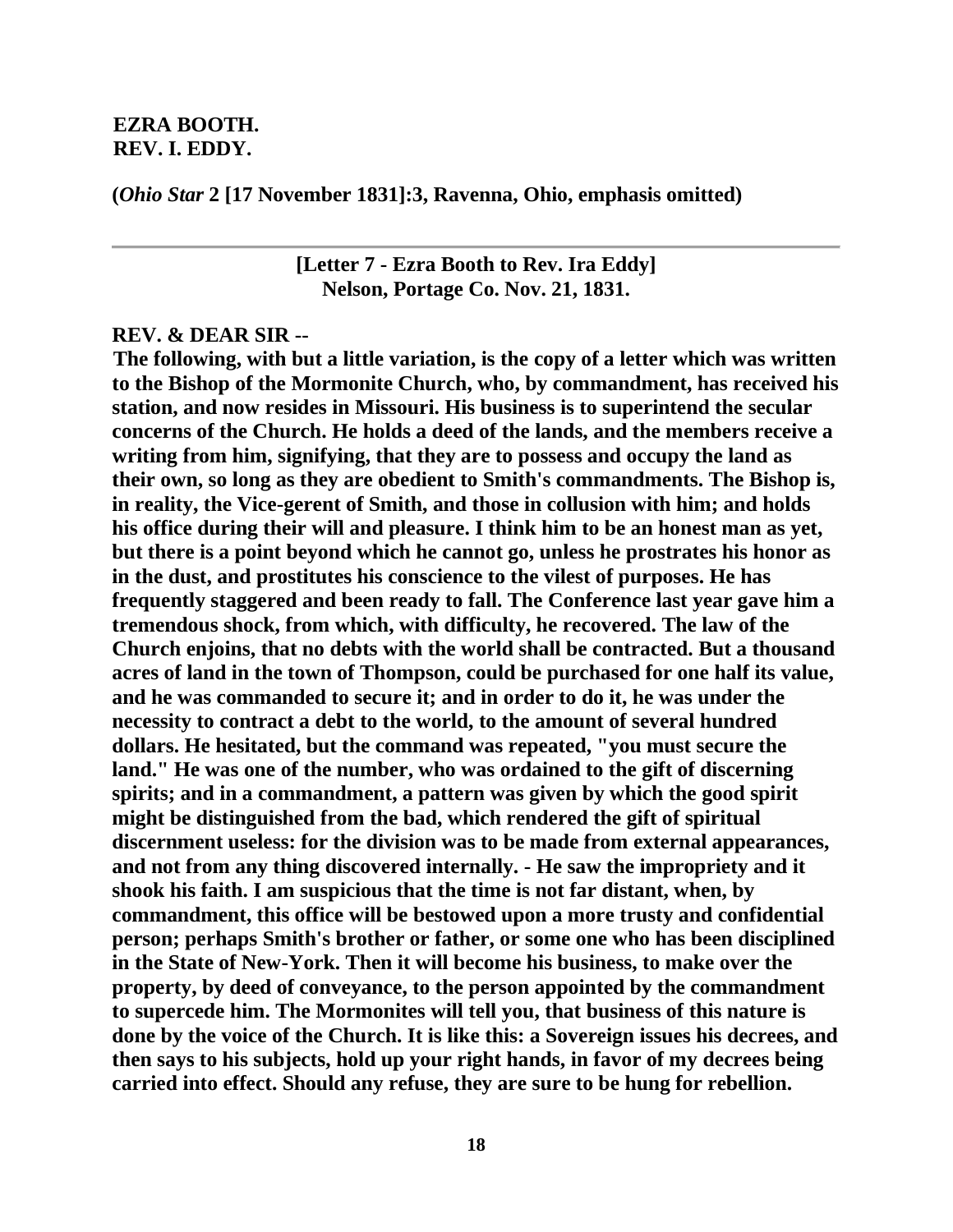#### **SEPT. 20, 1831.**

#### **MR. PARTRIDGE --**

**Sir: -- From a sense of duty, I take up my pen, to communicate to you the present impressions of my mind, which originated from facts, which occurred during my stay there, and while returning home. I arrived safely at my home on the 1st inst. after having passed through a variety of scenes, some of which, I design to disclose to you in this letter. You will probably be surprised, when you learn, that I am no longer a member of the Mormonite Church. The circumstances which led to this are numerous, and of such a character, that I should have been compelled to sacrifice every principle of honesty, or cease to support a system, which I conceive to be grossly inconsistent, and in opposition to the best interests of human society. The first thing that materially affected my mind, so as to weaken my confidence, was the falsehood of Joseph's vision. You know perfectly well, that Joseph had, or said he had, a vision, or revelation, in which it was made known to him by the spirit, that Oliver had raised up a great church in Missouri. This was so confidently believed, previous to our leaving Ohio, that while calculating the number in the Church, several hundred were added, supposed to be in Missouri. The great Church was found to consist of three or four females. The night we took lodgings in the school-house, and the morning which succeeded it, presented circumstances which I had not anticipated. When you intimated to Joseph that the land which he and Oliver had selected, was inferior in point of quality to other lands adjoining, had you seen the same spirit manifested in me, which you saw in him, would you not have concluded me to be under the influence of violent passion, bordering on madness, rather than the meek and gentle spirit which the Gospel inculcates? When you complained that he had abused you, and you observed to him, "I wish you not to tell us any more, that you know these by the spirit when you do not; you told us, that Oliver had raised up a large Church here, and there is no such thing;" he replied, "I see it, and it will be so." This appeared to me, to be a shift, better suited to an impostor, than a true Prophet of the Lord. And from that time I resolved, to weigh well every circumstance; and I can assure you, that no one that has any bearing on the subject, escaped my notice. But the spirit considered your insolence to Joseph, too intolerable, too [to] be passed over unnoticed. Hence the commandment: "if he repent not of his sins, which is unbelief and blindness of heart, let him take heed lest he fall. Behold his mission is given unto him, and it shall not be given again." You are to be careful, to submit patiently to all the abuse which Joseph sees fit to pour upon you; and to swallow passively, all the spurious visions, and false prophecies, that he in his clemency thinks proper to bestow upon you, lest you fall from your Bishoprick, never to regain it. These men, under whose influence you act, were entire strangers to you, until you**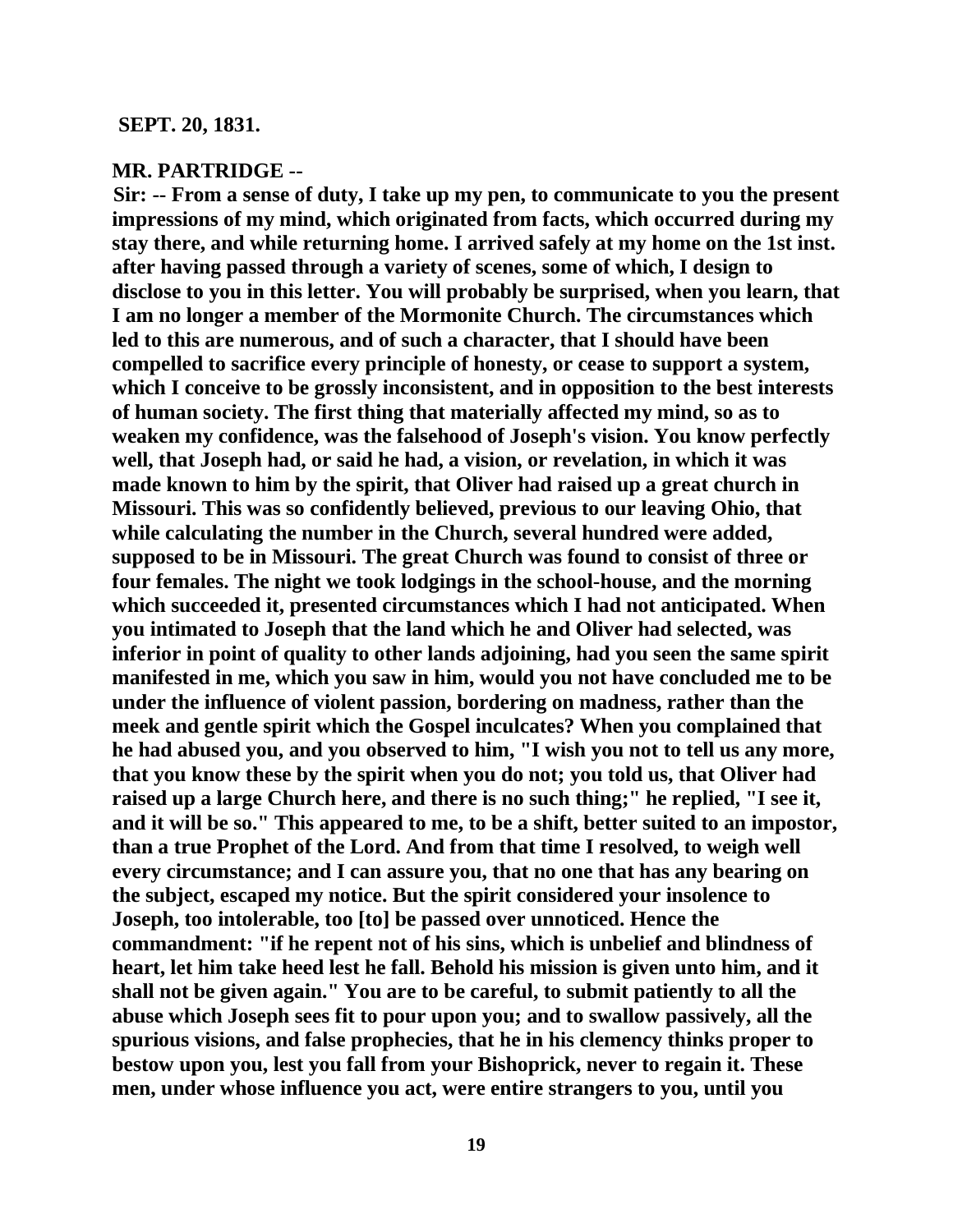**embraced this new system of faith. Now, permit me to inquire; have you not frequently observed in Joseph, a want of that sobriety, prudence, and stability, which are some of the most prominent traits in the christian character? Have you not often discovered in him, a spirit of lightness and levity, a temper of mind easily irritated, and an habitual proneness to jesting and joking? Have you not repeatedly proved to your own satisfaction, that he says he knows things to be so by the spirit, when they are not so? You most certainly have. Have you not reason then to believe, or at least to suspect, that the revelations which come from him, are something short of infallible, and instead of being the production of divine wisdom, emanate from his own weak mind? Some suppose his weakness, nay, his wickedness, can form no reasonable objection to his revelations; and "were he to get another man's wife, and seek to kill her husband, it could be no reason why we should not believe revelations through him, for David did the same." So Sidney asserted, and many others concurred with him in sentiment. The commandment we received to purchase, or make a water craft, directed us to proceed down the river in it as far as St. Louis, and from thence, with the exception of Joseph and his two scribes, we were to proceed on our journey home two by two. The means of conveyance being procured, we embarked for St. Louis, but unpropitious events rolled on, superceded the commandment, frustrated our plans, and we had separated before we had accomplished one half of the voyage. The cause which produced this disastrous result, was a spirit of animosity and discord, which made its appearance on board, the morning after we left Independence. The conduct of some of the Elders became highly displeasing to Oliver, who, in the greatness of his power, uttered this malediction; "as the Lord God liveth, if you do not behave better, some accident will befall you." The manner in which this was handed out, evinced it to be the ebullition of a spirit, similar to that which influenced Joseph in the school-house. No accident however befel[l] them, until Joseph in the afternoon of the third day, assumed the direction of affairs on board of that canoe, which, with other matters of difference, together with Oliver's curse, increased the irritation of the crew, who, in time of danger, refused to exert their physical powers, in consequence of which, they ran foul of a sawyer, and were in danger of upsetting . This was sufficient to flutter the timid spirit of the Prophet and his scribe, who had accompanied him on board that canoe, and like the sea-tossed mariner, when threatened with the horrors of a watery grave, they unanimously desired, to set their feet once more upon something more firm than a liquid surface: therefore, by the persuasion of Joseph, we landed before sunset, intending to pass the night upon the bank of the river. Preparations were made to spend the night as comfortably as existing circumstances would admit, and then an attempt was made, to affect a reconciliation betwixt the contending parties. The business of settlement**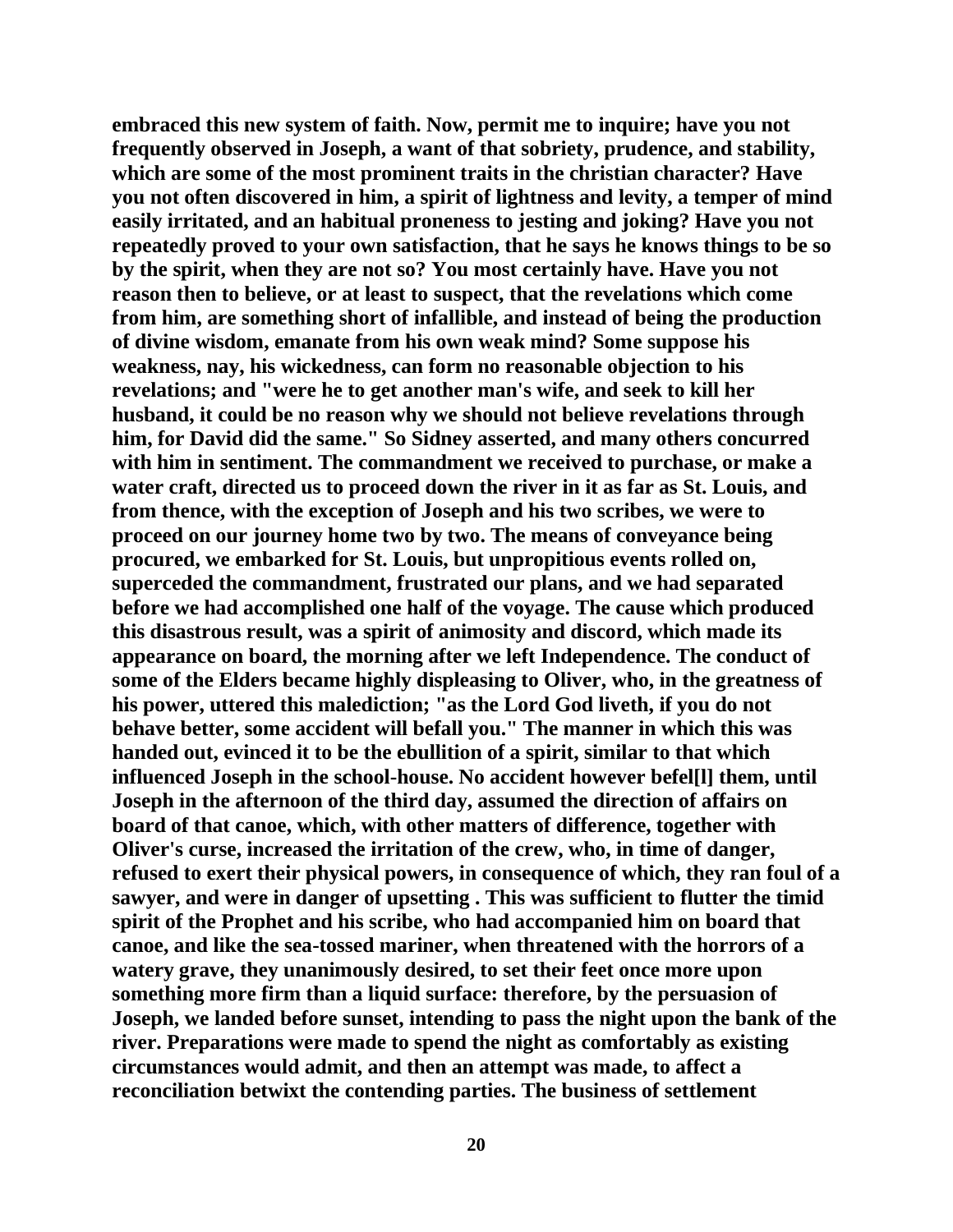**commenced, which elicited much conversation, and excited considerable feeling on both sides. Oliver's denunciation was brought into view; his conduct and equipage, were compared to "a fop of a sportsman;" he and Joseph were represented, as highly imperious and quite dictatorial; and Joseph and Sidney, were reprimanded for their excessive cowardice. Joseph seemed inclined to arm himself according to his usual custom, in case of opposition, with the judgments of God, for the purpose of pouring them, like a thunder bolt upon the rebellious Elders; but one or two retorted, "none of your threats:" which completely disarmed him, and he reserved his judgment for a more suitable occasion. Finding myself but little interested in the settlement, believing the principles of discord too deeply rooted to be easily eradicated, I laid myself down upon the ground, and in silence, contemplated awhile the events of the evening, as they passed before me. These are the men to whom the Lord has intrusted the mysteries, and the keys of his kingdom; whom he has authorized to bind or loose on earth, and their decision shall be ratified in Heaven. These are the men sent forth, to promulgate a new revelation, and to usher in a new dispensation -- at whose presence the "Heavens are to shake, the hills tremble, the mountains quake, and the earth open and swallow up their enemies." -- These are the leaders of the Church, and the only Church on earth the Lord beholds with approbation. Surely, I never witnessed so much confusion and discord, among the Elders of any other Church; nevertheless they are all doomed to a perpetual curse, except they receive the doctrines and precepts which Mormonism inculcates, and place themselves under the tuition of men, more ignorant and unholy than themselves. In the midst of meditations like these, I sunk into the arms of sleep, but was awakened at a late hour, to witness and consent to a reconciliation, between the parties. The next morning, Joseph manifested an aversion to risk his person any more, upon the rough and rapid current of the Missouri, and in fact, upon any other river; and he again had recourse to his usual method, of freeing himself from the embarrassment[s of a former commandment, by] obtaining another in opposition to it. He succeeded according to his desires. A new commandment was issued, in which a great curse was pronounced against the waters; navigating them, was to be attended with extreme danger; and all the saints in general, were prohibited journeying upon them to the promised land. From this circumstance, the Missouri river was named the river of Destruction. It was decreed, that we should proceed on our journey by land, and preach by the way as we passed along. Joseph, Sidney and Oliver, were to press their way forward with all possible speed, and to preach only in Cincinnati; and there they were to lift up their voices, and proclaim against the whole of that wicked City. The method by which Joseph and Co. designed to proceed home, it was discovered, would be very expensive. "The Lord don't care how much money it takes to get us home," said Sidney. Not**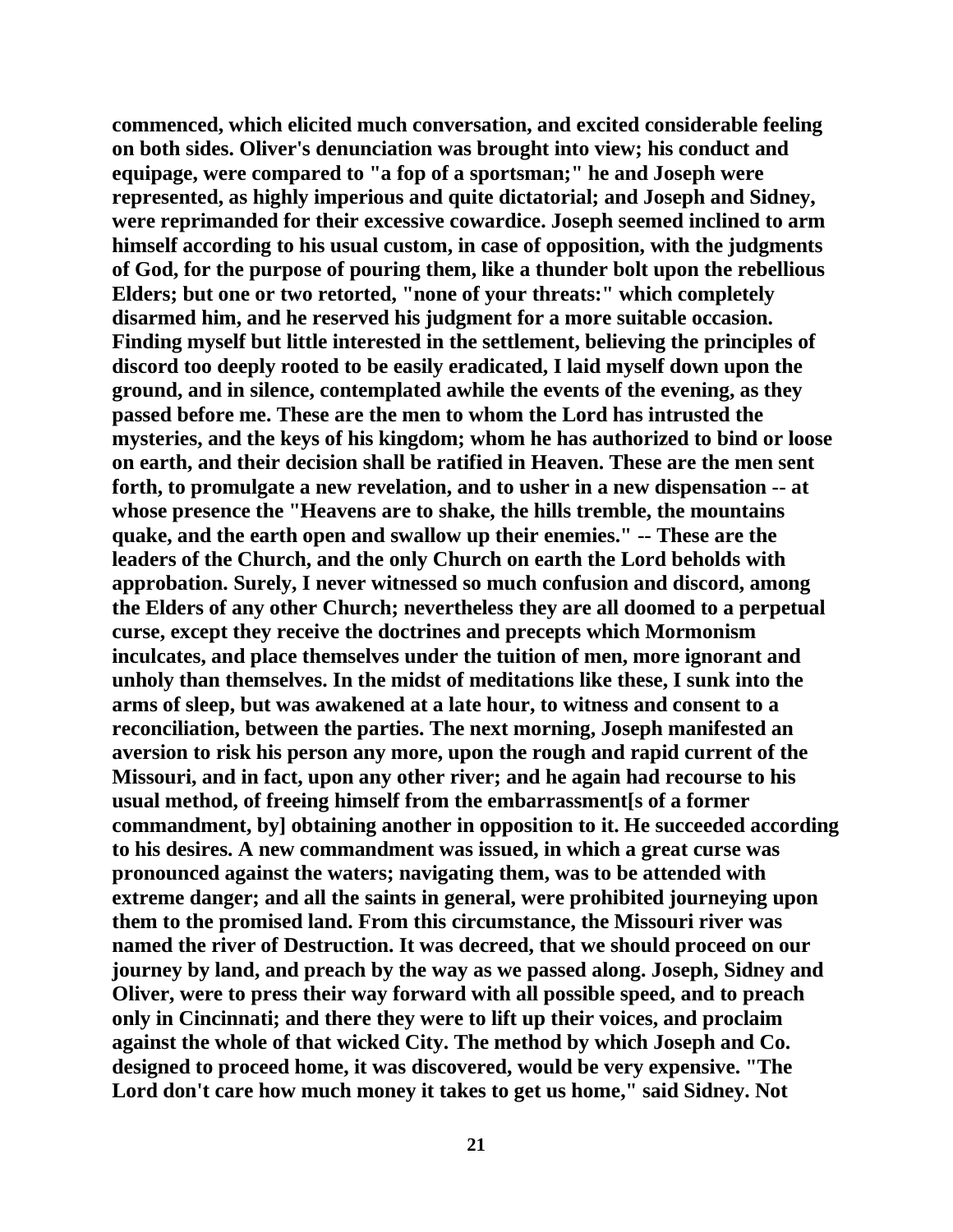**satisfied with the money they received from you, they used their best endeavors to exact money from others, who had but little, compared with what they had; telling them in substance, "you can beg your passage, on foot, but as we are to travel in the stage, we must have money." You will find, sir, that the expense of these three men, was one hundred dollars more than three of our company expended, while on our journey home; and for the sake of truth and honesty, let these men never again open their mouths, to insult the common-sense of mankind, by contending for equality, and the community of goods in society, until there is a thorough alteration in their method of proceeding. It seems, however, they had drained their pockets, when they arrived at Cincinnati, for they were there under the necessity of pawning their trunk, in order to continue their journey home. Here they violated the commandment, by not preaching; and when an inquiry was made respecting the cause of that neglect, at one time they said, they could get no house to preach in; at another time they stated, that they could have had the court-house, had they staid [stayed] a day or two longer, but the Lord made it known to them, that they should go on; and other similar excuses, involving like contradictions. Thus they turn and twist the commandments, to suit their whims, and they violate them when they please with perfect impunity. They can at any time obtain a commandment suited to their desires, and as their desires fluctuate and become reversed, they get a new one to supercede the other, and hence the contradictions which abound in this species of revelation. The next day after we were cast upon the shore, and had commenced our journey by land, myself and three others went on board of a canoe, and recommenced our voyage down the river. From this time a constant gale of prosperity wafted us forward, and not an event transpired, but what tended to our advance, until we arrived at our much-desired homes. At St. Louis we took passage in a steam-boat, and came to Wellsville; and from thence in the stage home. We travelled about eight hundred miles farther than the three who took their passage in the stage, and arrived at our homes but a few days later. It is true we violated the commandment by not preaching by the way, and so did they by not preaching in Cincinnati. But it seems that none of us considered the commandment worthy of much notice.**

**In this voyage upon the waters, we demonstrated that the great dangers existed only in imagination, and the commandment to be the offspring of a pusillanimous spirit. The spirit also revealed to Joseph, that "on the steam-boats, plots were already laid for our destruction." This too we proved to be false. While descending the Missouri river, Peter and Frederick, two of my company, divulged a secret respecting Oliver, which placed his conduct on a parallel with Ziba's; for which Ziba was deprived of his Elder and Apostleship: "Let that which was bestowed upon Ziba, be taken from him, and let him stand as a**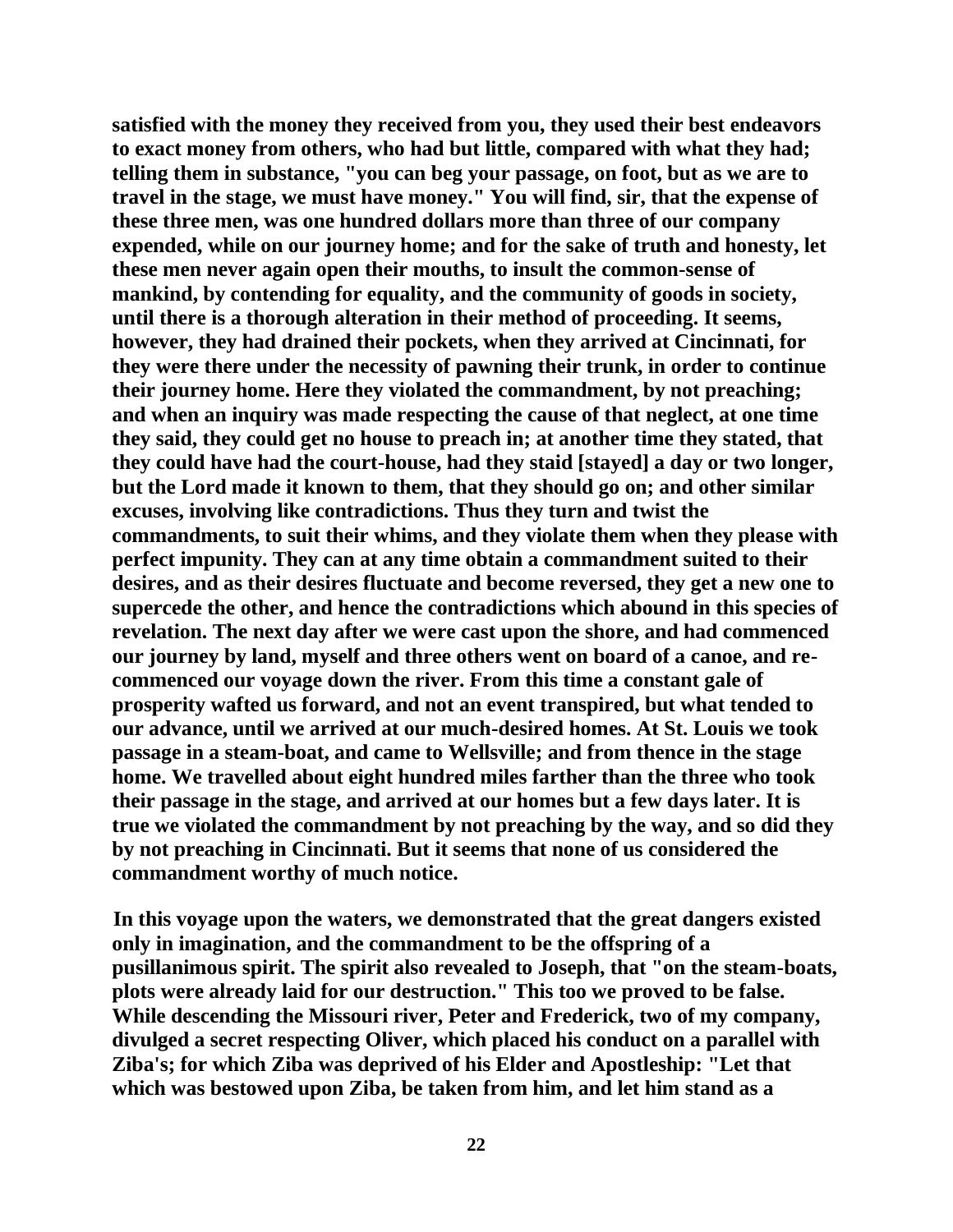**member in the Church, and let him labor with his own hands with the brethren." And thus by commandment, poor Ziba, one of the twelve Apostles, is thrust down; while Oliver the scribe, also an Apostle, who had been guilty of similar conduct, is set on high, to prepare work for the press; and no commandment touches him, only to exalt him higher. -- These two persons stated, that had they known previous to their journey to Missouri, what they then knew, they never should have accompanied Oliver thither.**

**Sidney, since his return, has written a description of the land of Zion. But it differs essentially from that which you wrote; so much so, that either yours or his must be false. Knowing him to be constitutionally inclined to exaggerate, and suspecting that this habit would be as likely to preponderate, in his written, as in his oral communications, you cautioned him against it. "What I write will be written by the most infallible inspiration of the Holy spirit," said he with an air of contempt. You must be careful sir, or it will again sound in your ears, "if he repent not" for giving a false description of the land of Zion, let him take heed lest he fall from his office. This, Sidney said, was one reason why you were not permitted to return to the State of Ohio. The want of time and paper notify me to bring this letter to a close. And now permit me to intreat [entreat] you, to candidly view the whole subject, from the commencement unto the present time. Look at it with your eyes, and no longer suffer these strangers to blind you, and daub you with their untempared [untempered] mortar. Think how often you have been stumbled by those discordant revelations, false visions, and lying prophecies. Put into practice the resolutions you expressed to me the morning after the collision in the school-house, that you would go home, and attend to your own business. Transfer the lands you hold in your hands, to the persons whose money paid for it. Place yourself from under the influence of the men who have deceived you; burst the bands of delusion; and fly for your life, fly from the habitations haunted by impostors; and having done this, you most surely will be glad and rejoice, and prove to your own satisfaction, as I have done, the falsity of Joseph's prophetic declaration, "if you turn against us you will enjoy no more satisfaction in the world." E. B.**

**Some things are intimated in the foregoing letter, which more properly belongs to Cowdery's mission to the Indians; and when I come to notice that mission, those things will, probably, be more fully exhibited.**

**It is also indirectly stated, that Rigdon has acquired the habit of exaggeration. The truth of this statement, I presume, will be doubted but by few, who have been long acquainted with him. Most of his communications carry the appearance of high and false coloring; and I am persuaded, that truth by his embellishing touch, often degenerates into fiction. I have heard him several**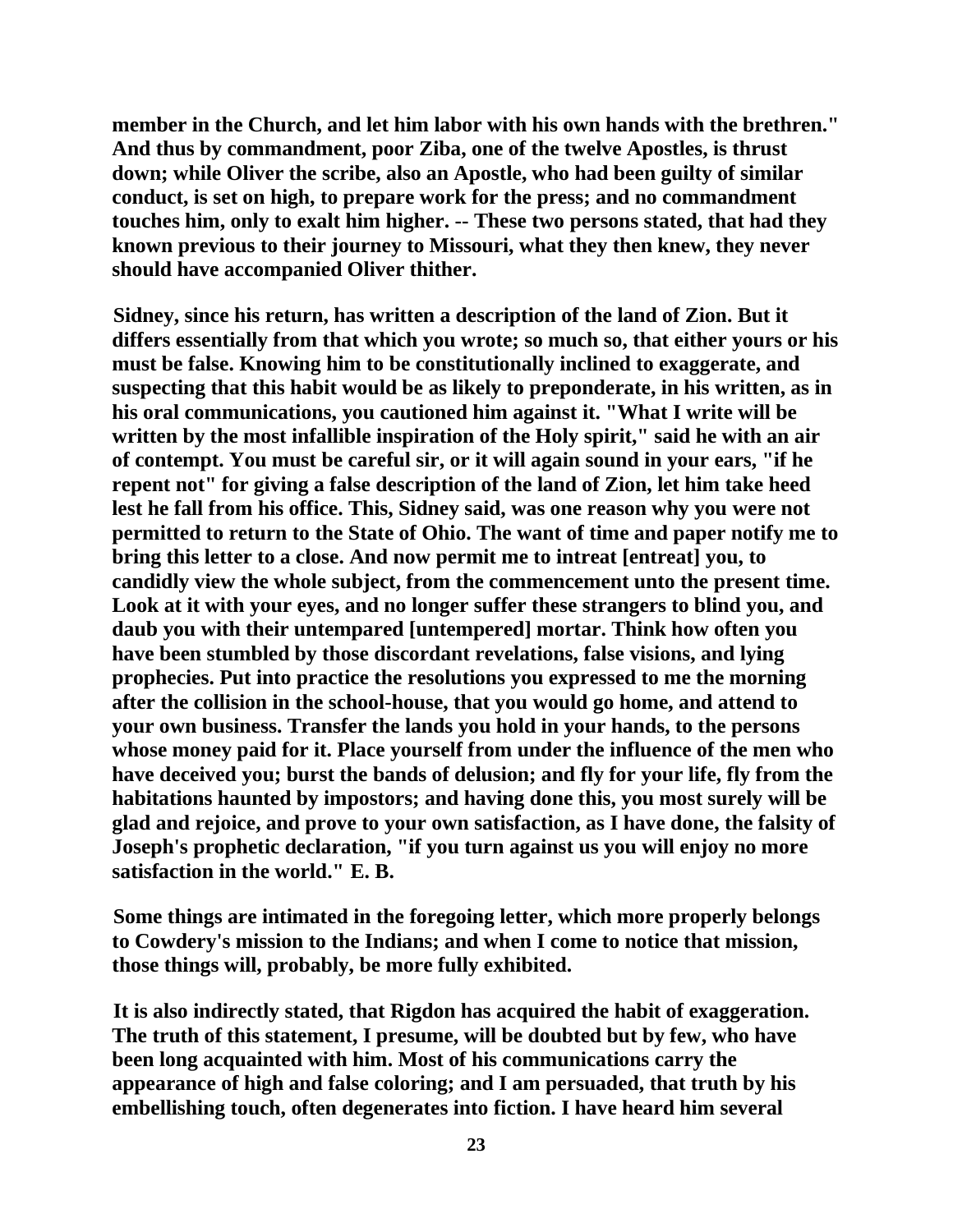**different times, give a representation of the interview between himself, and to use his own phraseology, "the far-famed Alexander Campbell." This man's wonted shrewdness and presence of mind, forsook him when in the presence of this gigantic Mormonite; so much so, that "he was quite confused and silly." I will give you a specimen of the language, with which Rigdon said he assailed him: "You have lied Alexander. Alexander you have lied. If you do not receive the Book of Mormon you will be damned." With such like [arguments he brow-beat his antagonist, until he had silenced and set him down, like the pusillanimous cur,] at the feet of his chastising master. "You are a liar, you are a child of the Devil, you are an enemy to all righteousness, the spirit of the Devil is in you," and the like, is dealt out profusely against an obstinate opponent, and especially, one whom they are pleased to nickname apostate. I regret the necessity I am under of making such statements, and could wish there had been no occasion for them. But truth compels me to it, and the good of society demands it. Yours affectionately,**

**EZRA BOOTH. REV. I. EDDY.**

**(***Ohio Star* **2 [24 November 1831]:3, Ravenna, Ohio, emphasis omitted)**

**[Letter 8 - Ezra Booth to Rev. Ira Eddy] Nelson, Portage Co. Nov. 29, 1831.**

#### **REV. & DEAR SIR --**

**The origin of the aborigines of this country, and their history before the introduction of eastern literature into the western hemisphere, has afforded a subject for much speculation, and deep research among the learned; and has occasioned considerable curiosity among various classes of people. But the subject still remains in impenetrable obscurity; and will so remain, unless He who has the power to speak, "let there be light," "and light shall break forth out of obscurity." But as this is a subject better calculated to gratify the speculative inquirer, than to purify the heart, by rectifying wrong principles in the mind, or to increase that kind of knowledge intimately connected with, and essential to practical improvements, either in civil or religious society, we may reasonably doubt, whether the Great Jehovah will soon, if ever, condescend to clear away the darkness, by giving a revelation, merely to gratify the desires of persons, who delight to wander in the region of conjecture and speculation. But he has already done it, cries the Mormonite Herald. The Book of Mormon which I hold in my hands, is a Divine Revelation, and the very thing we need, to burst the cloud and remove the darkness, which has long surrounded the mysterious and degraded aborigines. We now know that the Natives who inhabit the forests of America,**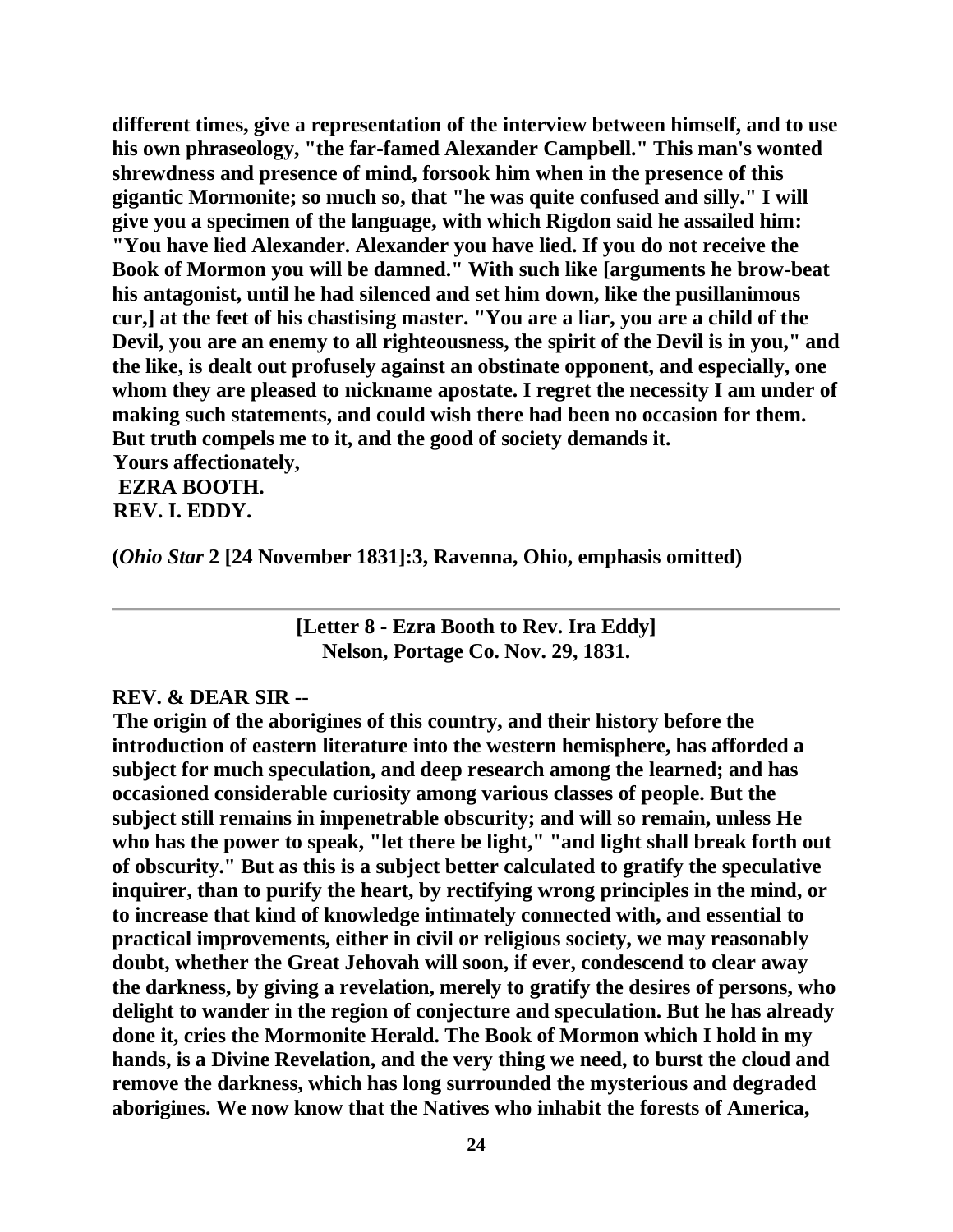**are a "branch of the House of Israel;" and by the means of this blessed book, they are soon, even in this generation, to be restored to the knowledge, and the true worship of the God of Israel. -- Among them is to be built, the "glorious City of the New-Jerusalem," in the midst of which is to stand, the splendid and magnificent Temple, dedicated to the Most High God, and "Oliver being called and commanded of the Lord God, to go forth among the Lamanites, to proclaim glad tidings of great joy unto them, by presenting unto them, the fulness of the Gospel of the only begotten son of God," &c. The grand enterprise of introducing this new dispensation, or the fulness of the Gospel, among the Indian tribes, who have recently received the appellation of Lamanites, was committed in charge to Oliver Cowdery, a young man of high fame among the Mormonites. -- His credentials, and the credentials of the three others associated with him in the mission, will be found in the following revelations, which I transcribe for your perusal, and also for some future remarks, which I design to offer.**

**A REVELATION UNTO OLIVER, GIVEN SEPTEMBER, 1830. Behold, I say unto you Oliver, that it shall be given thee, that thou shalt be heard by the Church in all things whatsoever thou shalt teach them by the comforter, concerning the revelations and commandments which I have given. But verily, verily, I say unto you, no one shall be appointed to receive commandments and revelations in the Church, excepting my servant Joseph, for he receiveth them even as Moses, and thou shalt be obedient unto the things which I shall give unto him, even as Aaron, to declare faithfully the commandments and the revelations, with power and authority unto the Church. And if thou art led at any time by the comforter to speak or teach, or at all times by the way of commandment unto the Church, thou may'st do it; but shalt not write by the way of commandment, but by wisdom: and thou shalt not command him who is at thy head, and at the head of the Church; for I have given him the keys of the mysteries of the revelations which are sealed, until I shall appoint unto him another in his stead. -- And now behold I say unto you, that thou shalt go unto the Lamanites, and preach my Gospel unto them, and cause my Church to be established among them; and thou shalt have revelations, but write them not by way of commandment. And now I say unto you, that it is not revealed, and no man knoweth where the City shall be built, but it shall be given hereafter. Behold, I say unto you, that it shall be among the Lamanites. Thou shalt not leave this place until after the Conference, and my servant Joseph shall be appointed to rule the Conference, by the voice of it: and what he saith unto thee that thou shalt tell. And again, thou shalt take thy brother Hiram between him and thee alone, and tell him that those things which he hath written from that stone are not of me, and that Satan hath deceived him, for these things have not been appointed unto him, neither shall any thing be appointed to any in this Church, contrary to the Church Covenant, for all things**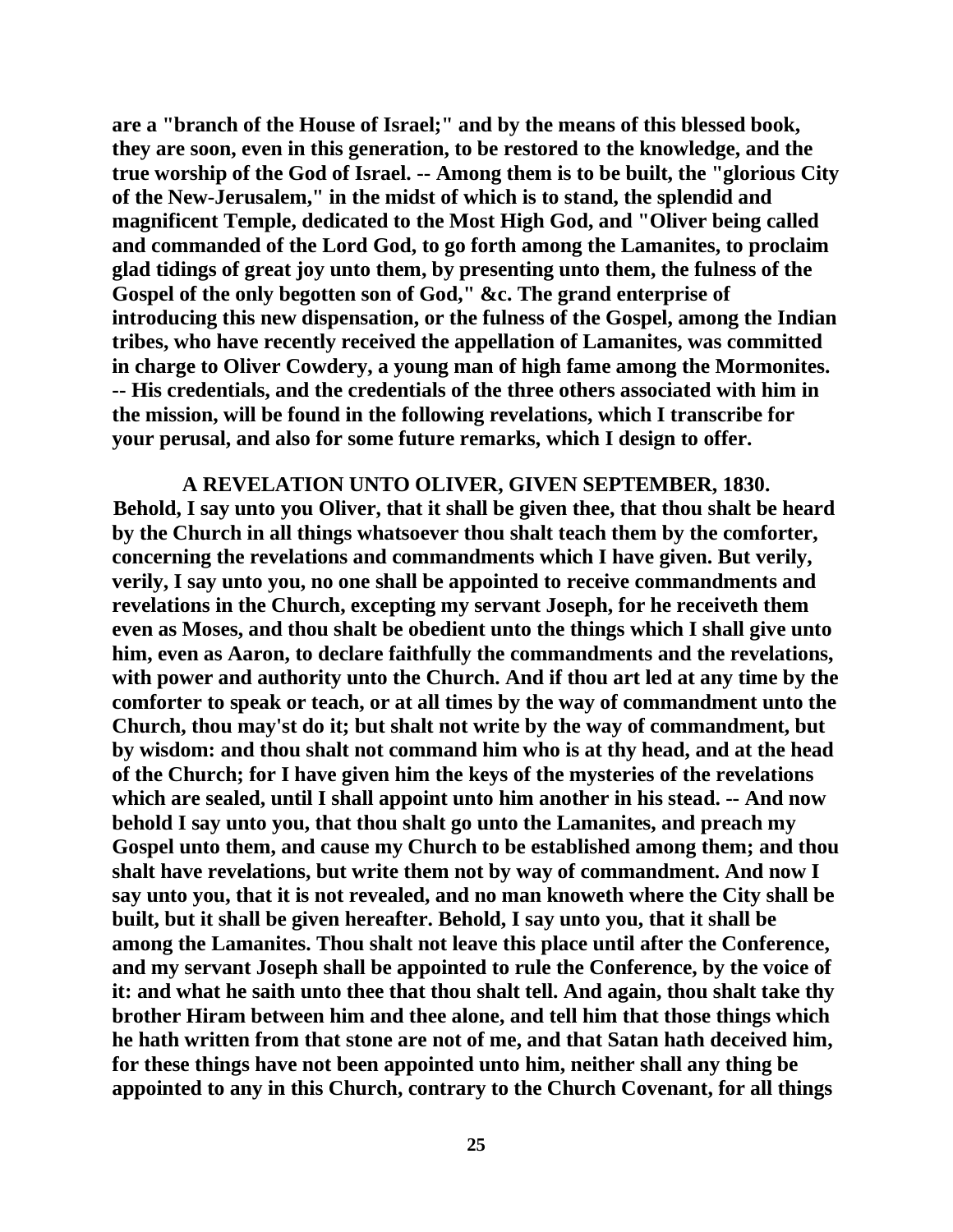**must be done in order, and by commandment, by the prayer of faith, and thou shalt settle all, these things, before thou shalt take thy journey among the Lamanites; and it shall be given from to time, that thou shalt go, until the time that thou shalt return, what thou shalt do; and thou must open thy mouth at all times, declaring my Gospel with the sound of rejoicing. -- Amen.**

# **MANCHESTER, Oct. 17, 1830.**

**I, Oliver, being commanded of the Lord God, to go forth unto the Lamanites, to proclaim glad tidings of great joy unto them, by presenting unto them the fullness of the Gospel, of the only begotten son of God; and also, to rear up a pillar as a witness where the Temple of God shall be built, in the glorious New-Jerusalem; and having certain brothers with me, who are called of God to assist me, whose names are Parley, Peter and Ziba, do therefore most solemnly covenant before God, that I will walk humbly before him, and do this business, and this glorious work according as he shall direct me by the Holy Ghost; ever praying for mine and their prosperity, and deliverance from bonds, and from imprisonments, and whatsoever may befal[l] us, with all patience and faith. -- Amen. OLIVER COWDERY.**

**We, the undersigned, being called and commanded of the Lord God, to accompany our Brother Oliver Cowdery, to go to the Lamanites, and to assist in the above mentioned glorious work and business. We do, therefore, most solemnly covenant before God, that we will assist him faithfully in this thing, by giving heed unto all his words and advice, which is, or shall be given him by the spirit of truth, ever praying with all prayer and supplication, for our and his prosperity, and our deliverance from bonds, and imprisonments, and whatsoever may come upon us, with all patience and faith. -- Amen.**

**Signed in presence of JOSEPH SMITH, Jun. DAVID WHITMER, P. P. PRATT, ZIBA PETERSON, PETER WHITMER.**

**In the preceding revelation, the principal thing which claims your attention, is the mission to the Indians; for with that mission many circumstances are connected, which clearly evince, that it originated from human imbecility, and diabolical depravity. -- There are also some other things, the meaning of which, you will not be likely to apprehend, without some explanation. In this, as well as several of the commandments, it is clearly and explicitly stated, that the right of delivering written commandments, and revelations, belong exclusively to Smith, and no other person can interfere, without being guilty of sacrilege. In this office**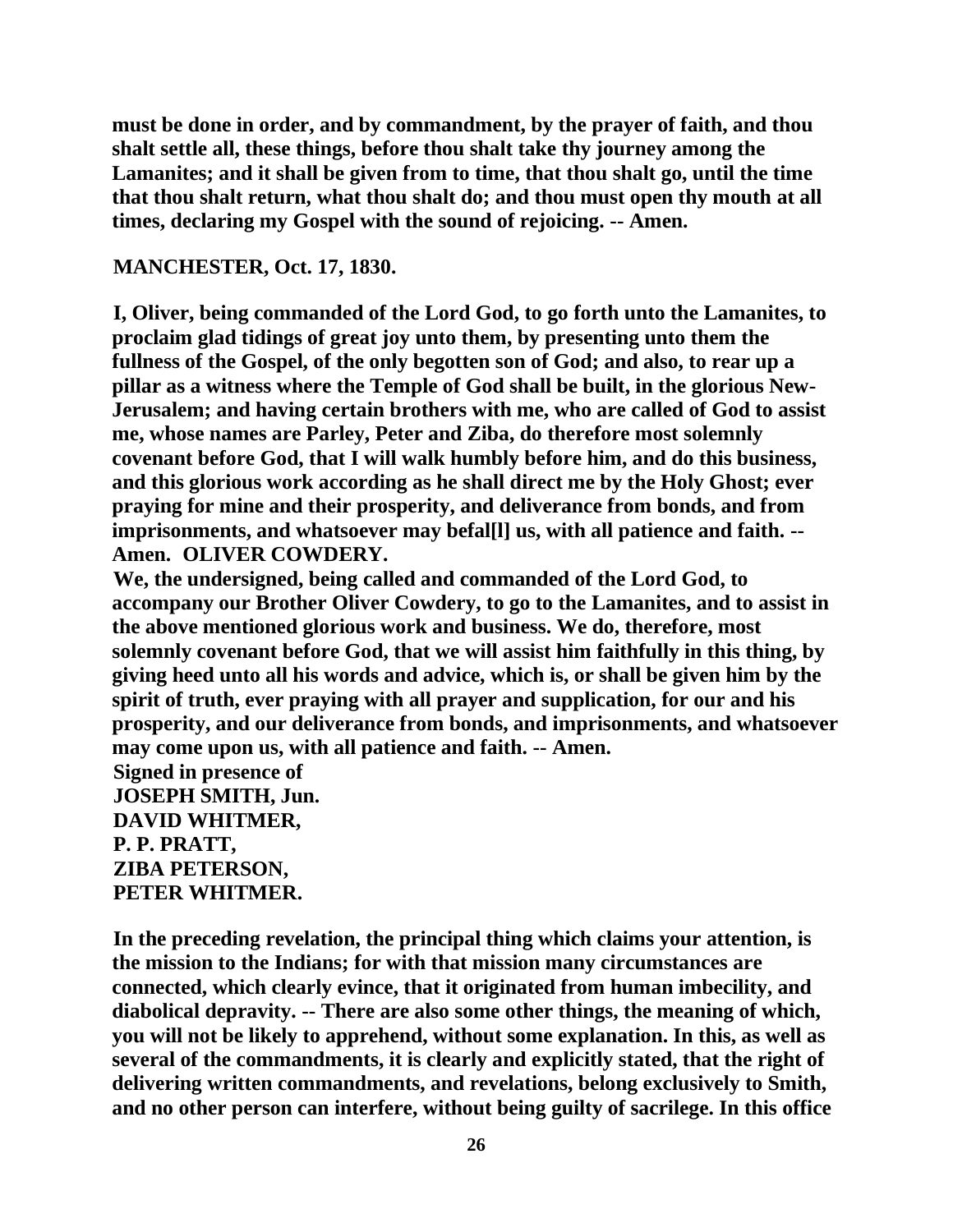**he is to stand, until another is appointed in his place, and no other person can be appointed in his stead, unless he falls through transgression; and in such a case, he himself is authorized to appoint his successor. But how is he to be detected, should he become guilty of transgression. The commandment makes provision for this. His guilt will become manifest by his inability to utter any more revelations, and should he presume "to get another man's wife," and commit adultery; and "by the shedding of blood, seek to kill her husband," if he retains the use of his tongue, so as to be able to utter his jargon, he can continue as long as he pleases in the bed of adultery, and wrap himself with garments stained with blood, shed by his own hands, and still retain the spotless innocence of the holiest among mortals; and must be continued in the office of revelator, and head of the Church. Some others, and especially Cowdery, have earnestly desired to relieve Smith of some part of his burden. Cowdery's desires for this work were so keen and excessive, as, to use his own language, it "was unto me a burning fire shut up in my bones, and I was weary with forebearing, and I could forbear no longer;" and he did in fact, issue some productions, which he said bore the Divine impress; but Smith fixed upon them the stamp of devilish. But it seems, in order to compromise the matter, that Cowdery was permitted to "speak or to teach, at all times, by way of commandment unto the Church: but not to write them by the way of commandment;" thus Cowdery is authorized to give verbal commandments to the Church, by the inspiration of the spirit, which, if he afterwards writes, ceases to be inspiration; therefore, a commandment delivered orally, may be divinely inspired; but the same communicated, written verbatim, so far loses its former character, that it degenerates into a production of an infernal stamp. Here is a mystery, for aught I know, peculiar to Mormonism; and none but Mormonites, I presume, will attempt to unravel it. But it finds its parallel in the following. Smith assures his followers, that what he speaks by the spirit, and is written, is infallible in operation, but if it is not written, he may sometimes be mistaken. -- He tells them, that the right to deliver written revelations, belongs exclusively to himself, and no other person shall interfer in the business; and if he transgresses, he will graciously condescend to appoint another in his stead, and the only proof produced for the support of such assertions, is barely his word upon which they implicitly rely, and become entirely resigned to place their person and property under his control, and even risk the salvation of their souls upon his say-so. Such glaring duplicity on the one hand, and unaccountable credulity on the other, seldom have a parallel in the annals of man.**

**Never was there a despot more jealous of his prerogative than Smith; and never was a fortress guarded with more vigilance and ardor, against every invading foe, than he guards these. Smith apprehended a revival in the department of**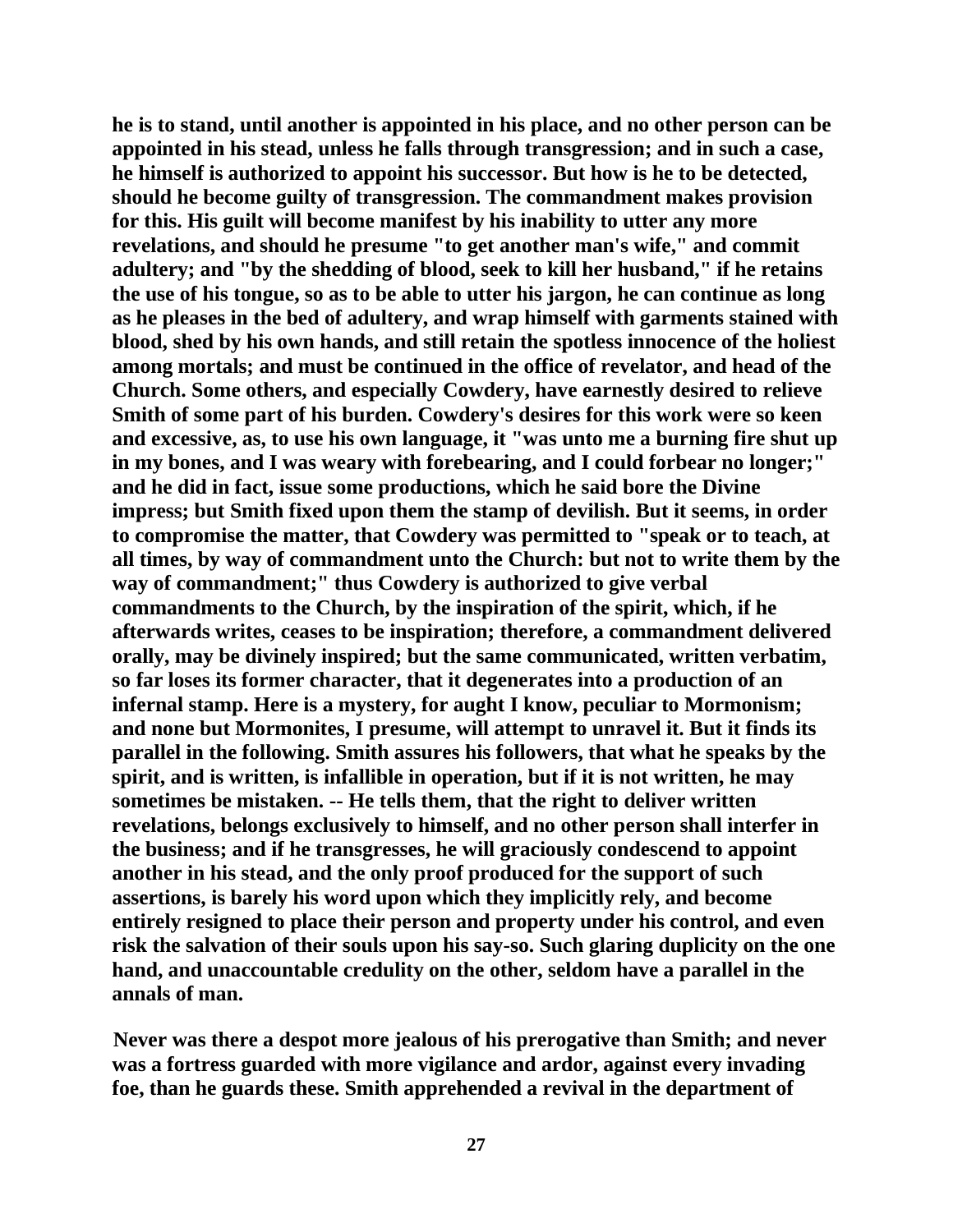**written inspiration, from another quarter, and hence Cowdery was commissioned to commence an attack, and suppress the enemy, before he had acquired sufficient stability and strength, so as to become formidable. "Thou shalt take thy brother Hiram between him and thee alone, and tell him the things he hath written from that stone," &c. Hiram Page, one of the eight witnesses, and also one of the "money diggers," found a smooth stone, upon which there appeared to be writing, which when transcribed upon paper, disappeared from the stone, and another impression appeared in its place. This when copied, vanished as the former had done, and so it continued alternately appearing and disappearing; in the meanwhile, he continued to write, until he had written over considerable paper. It bore striking marks of a Mormonite revelation, and was received as an authentic document by most of the Mormonites, till Smith, by his superior sagacity, discovered it to be a Satanic fraud.**

**A female, professing to be a prophetess, made her appearance in Kirtland, and so ingratiated herself into the esteem and favor of some of the Elders, that they received her, as a person commissioned to act a conspicuous part in Mormonizing the world. Rigdon, and some others, gave her the right hand of fellowship, and literally saluted her with what they called the kiss of charity. But Smith viewing her as an encroaching upon his sacred premises, declared her an impostor, and she returned to the place from whence she came. Her visit, however, made a deep impression on the minds of many, and the barbed arrow which she left in the hearts of some, is not yet eradicated. Yours affectionately, REV. I. EDDY. EZRA BOOTH.**

**(***Ohio Star* **2 [8 December 1831]:1, Ravenna, Ohio, emphasis omitted)**

**[Letter 9 - Ezra Booth to Rev. Ira Eddy] Nelson, Portage Co. Dec. 6, 1831.**

# **REV. & DEAR SIR --**

**In this letter the mission to the Indians will be brought into view, and with it, are connected circumstances and facts, sufficient, one would suppose, to convince every honest and unprejudiced Mormonite, of the fallacy and deception of Mormonism. But a Mormonite of the highest grade, is invulnerable by facts the most notorious, and evidence as glaring as the noon-day sun; for they affirm, they know by the spirit that Mormonism is what it pretends to be; and should Smith acknowledge it to be a fabrication, they would not believe him. This forms the highest climax in Mormonism, and but few have attained to it. After Cowdery, and his three associates had left the state of N. Y. while bending their course to the west, he was directed by the spirit to Kirtland, for the special**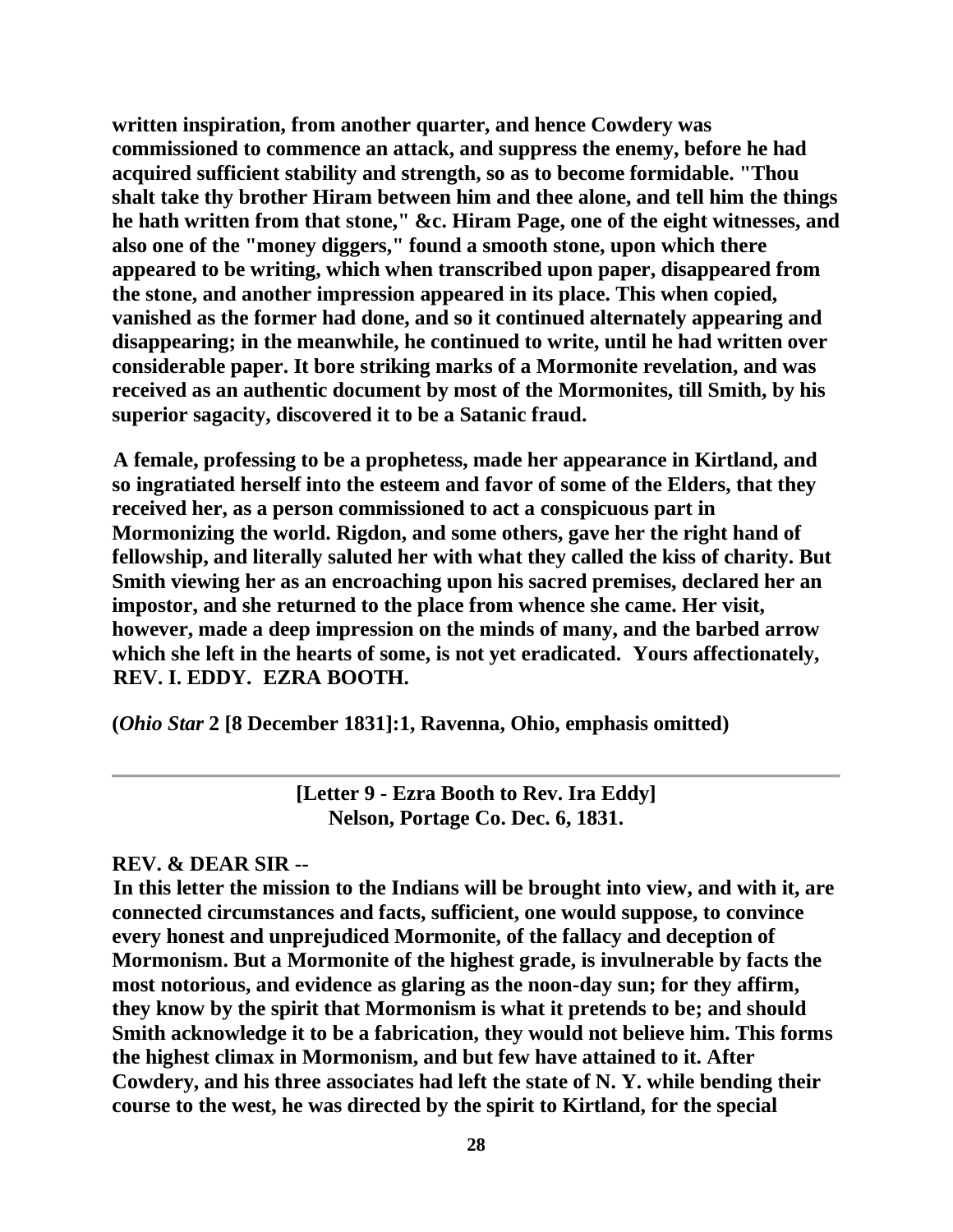**purpose of enlisting Rigdon in the Mormonite cause. I have since learned, that the spirit which directed in this enterprize, was no other than Pratt, who had previously become acquainted with Rigdon, and had been proselyted by him into what is called the Campbellite faith. This new system appears to have been particularly suited to Rigdon's taste, and calculated to make an impression on his mind. But before he could fully embrace it, he must "receive a testimony from God." In order to this, he labored as he was directed by his Preceptor, almost incessantly and earnestly in praying, till at length, his mind was wrapped up in a vision; and to use his own language, "to my astonishment I saw the different orders of professing Christians passing before my eyes, with their hearts exposed to view, and they were as corrupt as corruption itself. That society to which I belonged also passed before my eyes, and to my astonishment, it was as corrupt as the others. Last of all that little man who brought me the Book of Mormon, passed before my eyes with his heart open, and it was as pure as an angel: and this was a testimony from God, that the Book of Mormon was a Divine Revelation." Rigdon is one who has ascended to the summit of Mormonism; and [t]his vision stands as the foundation of his knowledge. He frequently affirms, that these things are not a matter of faith with him, but of absolute knowledge. He has been favored with many extraordinary visions, in some of which he saw Kirtland with the surrounding country, consecrated as the promised land, and the Churches in the state of N. Y. expected to receive their everlasting inheritance in the state of Ohio, and this expectation was grounded upon Rigdon's visions, while he was in the state of N. Y. These visions are considered by the Church as entitled to no credit, and laid aside as mere rubbish.**

**As it relates to the purity of the heart of "that little man," if a pure and pleasant fountain can send forth corrupt and bitter streams, then may the heart of that man be pure, who enters into a matrimonial contract with a young lady, and obtains the consent of her parents; but as soon as his back is turned upon her, he violates his engagements, and prostitutes his honor by becoming the gallant of another, and resolves in his heart, and expresses resolutions to marry her. But as the practice of a man will ever stand as a general criterion by which the principles of the heart are to be tested, we say, that the heart of such a man is the reverse of purity.**

**From Kirtland, Cowdery & Co. were directed by the spirit to Sandusky, where they contemplated opening their mission, and proselyting the Indians residing at that place. But neither Cowdery, nor the spirit which directed him, was able to open the way to, or make any impressions upon their minds. Being frustrated in this, his first attempt to convert the Natives, he turned his attention and course to Missouri, and when near the eastern line of that state, he halted for several days,**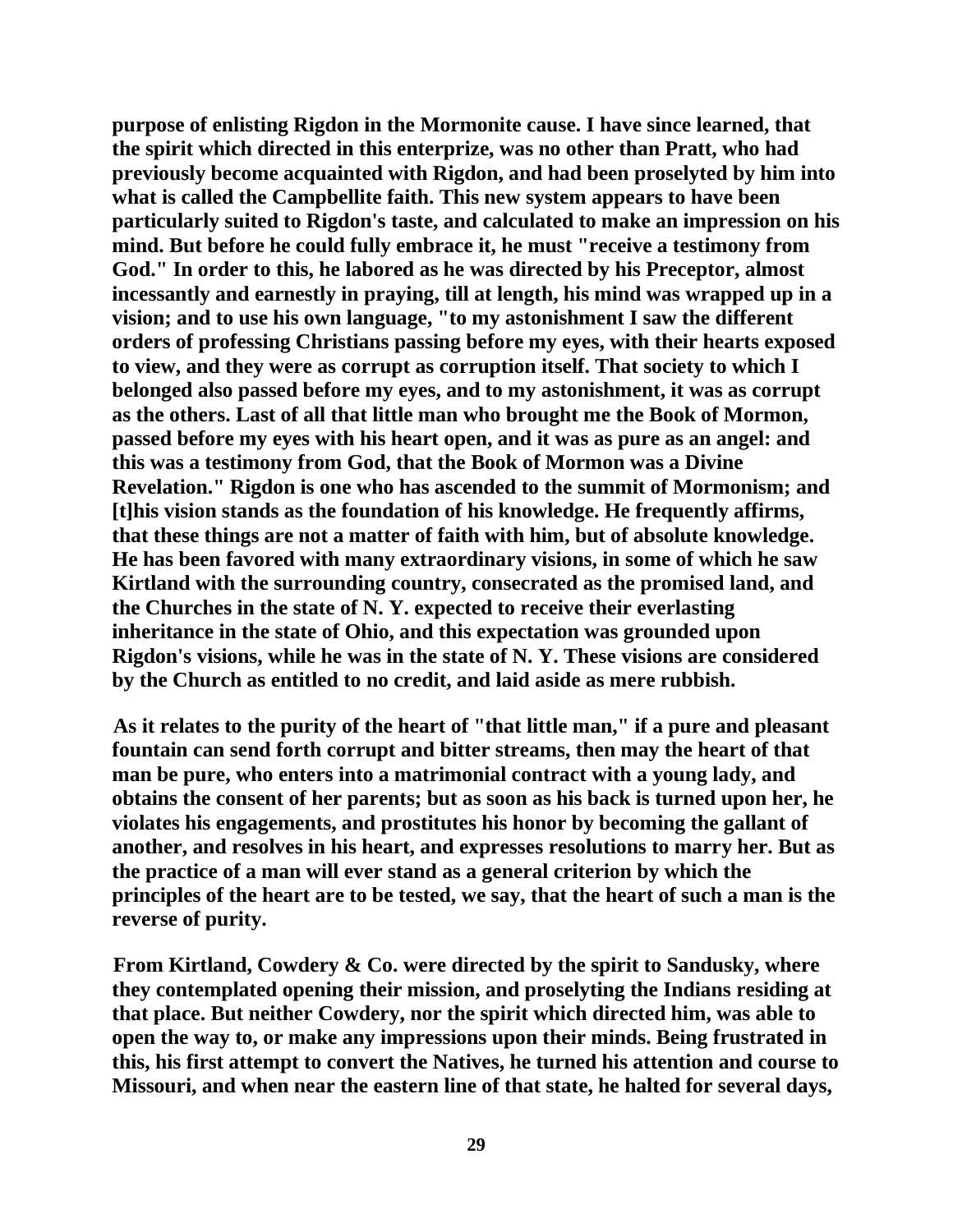**for the purpose of obtaining, by inquiry, information respecting the Indians, still further to the West. It appears that he was fearful that his infallible guide, (the spirit,) was incapable to direct him, while proceeding further to the west; consequently, he applied to men more capable of giving instruction than the spirit, by which he was influenced. When he arrived at the western line of Missouri, he passed it into the Indian territory, where he continued but a short time, before he was notified by the U. S. agent, that he must either re-pass the line, or be compelled to take his residence in the garrison, forty miles up the Arkansas river. As there was no other alternative, the former seemed to him the most expedient; and he never possessed courage sufficient to pass the line, or visit the residence of the Indians since. Thus you behold a man, "called and commanded of the Lord God, to go forth unto the Lamanites," and establish his Church among them; but no sooner is he set down in the field of his mission, and surrounded by his anticipated converts, than he is driven by a comparative nothing, from the field, and obliged to relinquish his contemplated harvest. -- This is the person commissioned by the Lord to proceed the western wilds, and as he himself stated, "to the place where the foot of a white man never trod," ["]to rear up a pillar for a witness, where the Temple of God shall be built in the glorious New-Jerusalem." But alas! he was arrested by man in his course, and by the breath of man the mighty undertaking was blown into the air, and Cowdery was thrown back among the Gentiles, to wait for the spirit to devise some new plans in the place of those which had been frustrated. But as a City and a Temple must be built, as every avenue leading to the Indians was closed against the Mormonites, it was thought that they should be built among the Gentiles, which is in direct opposition to the original plan -- as foreign from the design of the spirit, expressed in several commandments, as it would have been, had the Directors, who were appointed to build the Court-house in Ravenna, buil[t] it in Trumbull county, foreign from the design of those who entrusted them with the business.**

**Though their plans had hitherto failed, they were unwilling to abandon the Indian enterprize; and in a commandment it was stated, that Cowdery and others should receive a written recommendation, signed by the Elders, for the purpose of presenting it to the Indian agent, in order to obtain permission from him, to visit the Indians in their settlements. The recommendation was written according to commandment, and frequent opportunities occurred in which it might have been presented to the agent, but it never was presented, and of course was useless, he was censured by some for not presenting it, but I suppose the spirit directed him not to do it.**